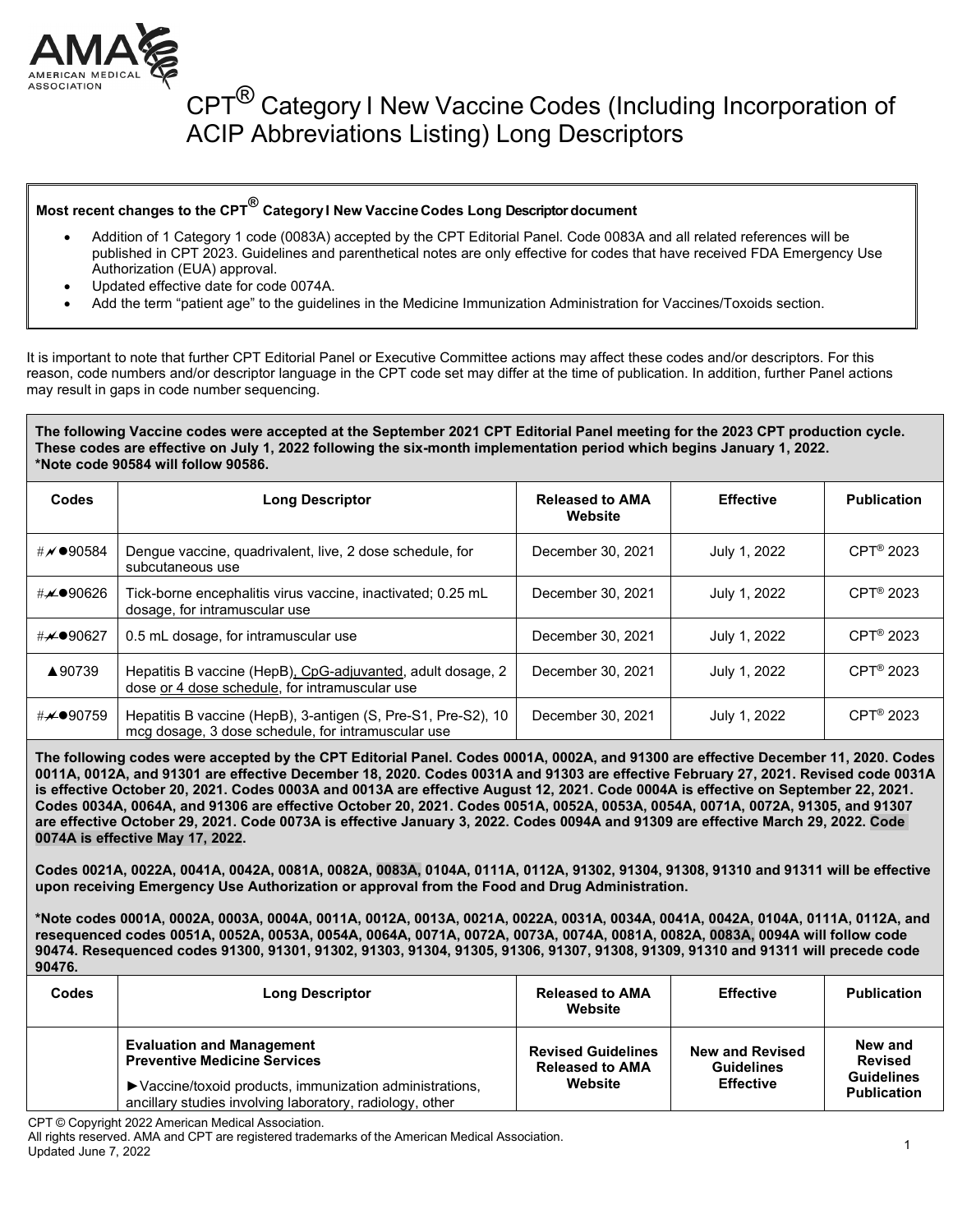

| procedures, or screening tests (eg, vision, hearing,<br>developmental) identified with a specific CPT code are                                           | November 10, 2020                       | 0001A, 0002A,<br>91300: December 11,                                                                                                                                                                                                                          | $CPT^{\circledR}$                       |
|----------------------------------------------------------------------------------------------------------------------------------------------------------|-----------------------------------------|---------------------------------------------------------------------------------------------------------------------------------------------------------------------------------------------------------------------------------------------------------------|-----------------------------------------|
| reported separately. For immunization administration and<br>vaccine risk/benefit counseling, see 90460, 90461, 90471-                                    | December 17, 2020                       | 2020                                                                                                                                                                                                                                                          | 2022/2023                               |
| 90474, 0001A, 0002A, 0003A, 0004A, 0011A, 0012A, 0013A,                                                                                                  | January 19, 2021                        | 0011A, 0012A,                                                                                                                                                                                                                                                 |                                         |
| 0021A, 0022A, 0031A, 0034A, 0041A, 0042A, 0051A,<br>0052A, 0053A, 0054A, 0064A, 0071A, 0072A, 0073A,<br>0074A, 0081A, 0082A, 0083A, 0094A, 0104A, 0111A, | March 1, 2021                           | 91301: December<br>18, 2020                                                                                                                                                                                                                                   |                                         |
| 0112A. For vaccine/toxoid products, see 90476-90759,                                                                                                     | May 4, 2021                             | 0031A, 91303:                                                                                                                                                                                                                                                 |                                         |
| 91300-9131191310, 91301, 91302, 91303, 91304, 91305,<br>91306, 91307, 91308, 91309. ◀                                                                    | July 30, 2021                           | February 27, 2021                                                                                                                                                                                                                                             |                                         |
|                                                                                                                                                          | August 16, 2021                         | 0003A, 0013A:<br>August 12, 2021                                                                                                                                                                                                                              |                                         |
|                                                                                                                                                          | September 3, 2021                       | 0004A: September                                                                                                                                                                                                                                              |                                         |
|                                                                                                                                                          | October 6, 2021                         | 22, 2021                                                                                                                                                                                                                                                      |                                         |
|                                                                                                                                                          | October 27, 2021                        | 0034A, 0064A,<br>91306: October 20,                                                                                                                                                                                                                           |                                         |
|                                                                                                                                                          | January 12, 2022                        | 2021                                                                                                                                                                                                                                                          |                                         |
|                                                                                                                                                          | February 1, 2022                        | 0051A, 0052A,<br>0053A, 0054A,                                                                                                                                                                                                                                |                                         |
|                                                                                                                                                          | March 7, 2022                           | 0071A, 0072A,<br>91305, 91307:<br>October 29, 2021                                                                                                                                                                                                            |                                         |
|                                                                                                                                                          | April 26, 2022                          |                                                                                                                                                                                                                                                               |                                         |
|                                                                                                                                                          | May 19, 2022                            | 0073A: January 3,<br>2022                                                                                                                                                                                                                                     |                                         |
|                                                                                                                                                          | June 7, 2022                            | 0094A, 91309: March<br>29, 2022                                                                                                                                                                                                                               |                                         |
|                                                                                                                                                          |                                         | 0074A: May 17, 2022                                                                                                                                                                                                                                           |                                         |
|                                                                                                                                                          |                                         | 0021A, 0022A,<br>0041A, 0042A,<br>0081A, 0082A,<br>0083A, 0104A,<br>0111A, 0112A,<br>91302, 91304,<br>91308, 91310,<br>91311: Effective<br>upon receiving<br><b>Emergency Use</b><br>Authorization or<br>approval from the<br>Food and Drug<br>Administration |                                         |
| <b>Medicine</b><br><b>Immunization Administration for Vaccines/Toxoids</b>                                                                               | New and<br><b>Revised</b>               | <b>New and Revised</b><br><b>Guidelines</b>                                                                                                                                                                                                                   | New and<br><b>Revised</b>               |
| ▶ Report vaccine immunization administration codes (90460,<br>90461, 90471-90474, 0001A, 0002A, 0003A, 0004A, 0011A,                                     | <b>Guidelines</b><br><b>Released to</b> | <b>Effective</b>                                                                                                                                                                                                                                              | <b>Guidelines</b><br><b>Publication</b> |
| 0012A, 0013A, 0021A, 0022A, 0031A, 0034A, 0041A,                                                                                                         | <b>AMA Website</b>                      | 0001A, 0002A,<br>91300: December                                                                                                                                                                                                                              |                                         |
| 0042A, 0051A, 0052A, 0053A, 0054A, 0064A, 0071A,<br>0072A, 0073A, 0074A, 0081A, 0082A, 0083A, 0094A,                                                     | November 10, 2020                       | 11, 2020                                                                                                                                                                                                                                                      | $CPT^{\circledR}$<br>2022/2023          |
| 0104A, 0111A, 0112A) in addition to the vaccine and toxoid                                                                                               | December 17, 2020                       | 0011A, 0012A,                                                                                                                                                                                                                                                 |                                         |

CPT © Copyright 2022 American Medical Association.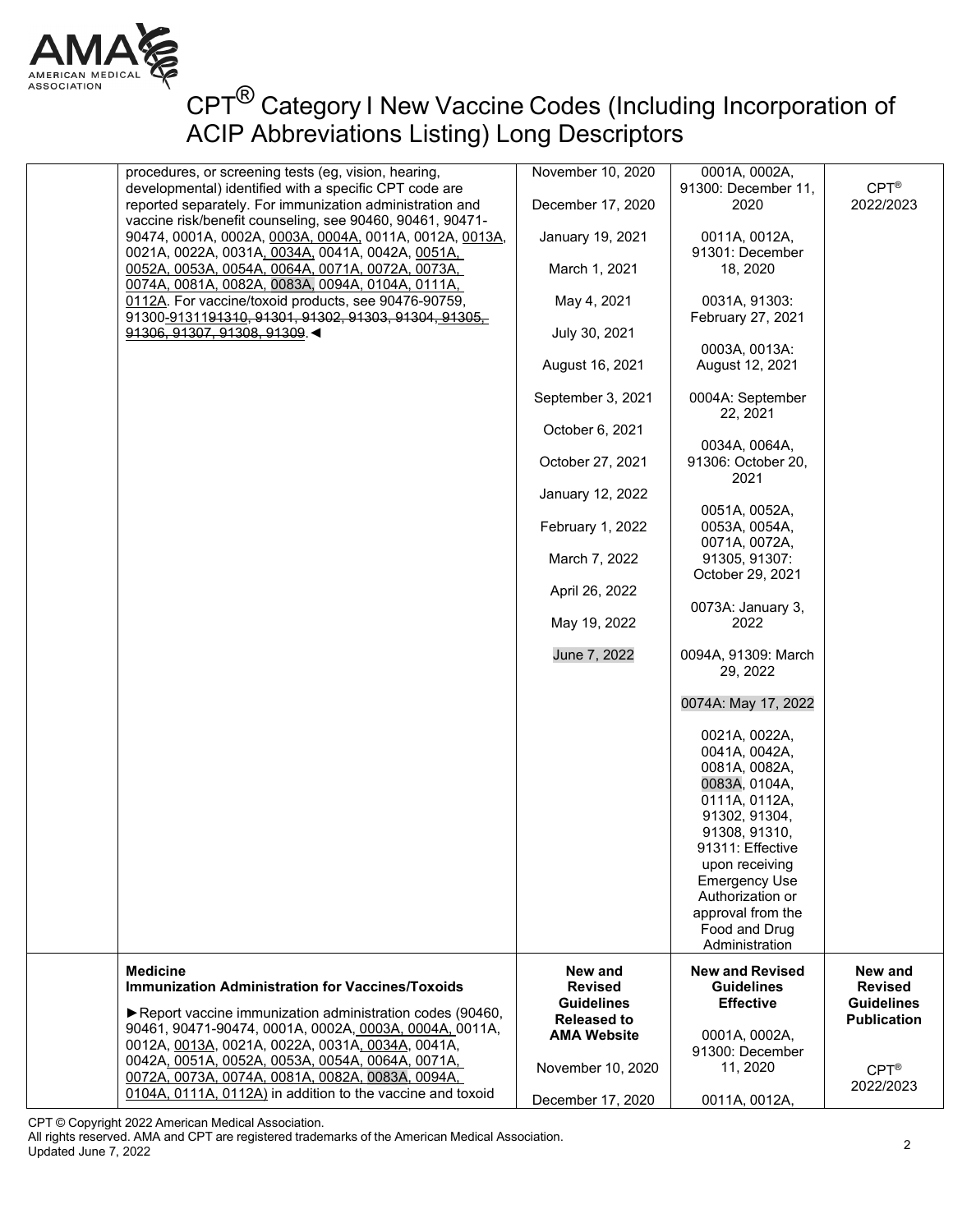

# CPT<sup>®</sup> Category I New Vaccine Codes (Including Incorporation of ACIP Abbreviations Listing) Long Descriptors

code(s) (90476-90759, 91300-9131191310, 91301, 91302, 91303, 91304, 91305, 91306, 91307, 91308, 91309).

Report codes 90460 and 90461 only when the physician or other qualified health care professional provides face-to-face counseling of the patient/family during the administration of a vaccine other than when performed for severe acute respiratory syndrome coronavirus 2 (SARS-CoV-2) (coronavirus disease [COVID-19]) vaccines. For immunization administration of any vaccine, other than SARS-CoV-2 (coronavirus disease [COVID-19]) vaccines, that is not accompanied by face-to-face physician or other qualified health care professional counseling to the patient/family/guardian or for administration of vaccines to patients over 18 years of age, report 90471-90474. (See also **Instructions for Use of the CPT Codebook** for definition of reporting qualifications.)◄

►Report 0001A, 0002A, 0003A, 0004A, 0011A, 0012A, 0013A, 0021A, 0022A, 0031A, 0034A, 0041A, 0042A, 0051A, 0052A, 0053A, 0054A, 0064A, 0071A, 0072A, 0073A, 0074A, 0081A, 0082A, 0083A, 0094A, 0104A, 0111A, 0112A for immunization administration of SARS-CoV-2 (coronavirus disease [COVID-19]) vaccines only. Each administration code is specific to each individual vaccine product (eg, 91300-9131191310, 91301, 91302, 91303, 91304, 91305, 91306, 91307, 91308, 91309), the dosage schedule (eg, first dose, second dose), and counseling, when performed. The appropriate administration code is chosen based on the type of vaccine and the specific dose number the patient receives in the schedule. For example, 0012A is reported for the second dose of vaccine 91301. Do not report 90460-90474 for the administration of SARS-CoV-2 (coronavirus disease [COVID-19]) vaccines. Codes related to SARS-CoV-2 (coronavirus disease [COVID-19]) vaccine administration are listed in Appendix Q, with their associated vaccine code descriptors, vaccine administration codes, patient age, vaccine manufacturer, vaccine name(s), National Drug Code (NDC) Labeler Product ID, and interval between doses. In order to report these codes, the vaccine must fulfill the code descriptor and must be the vaccine represented by the manufacturer and vaccine name listed in Appendix Q.◄

If a significant separately identifiable Evaluation and Management service (eg, new or established patient office or other outpatient services [99202-99215], office or other outpatient consultations [99241-99245], emergency department services [99281-99285], preventive medicine services [99381-99429]) is performed, the appropriate E/M service code should be reported in addition to the vaccine and toxoid administration codes.

A component refers to all antigens in a vaccine that prevent disease(s) caused by one organism (90460 and 90461). Multi-valent antigens or multiple serotypes of antigens against a single organism are considered a single component of vaccines. Combination vaccines are those vaccines that contain multiple vaccine components. Conjugates or adjuvants contained in vaccines are not considered to be component parts of the vaccine as defined above.

| 18, 2020                                                                                                                                                                                                                                                     |                                                                                                                                                                                                                |
|--------------------------------------------------------------------------------------------------------------------------------------------------------------------------------------------------------------------------------------------------------------|----------------------------------------------------------------------------------------------------------------------------------------------------------------------------------------------------------------|
| 0031A, 91303:                                                                                                                                                                                                                                                |                                                                                                                                                                                                                |
|                                                                                                                                                                                                                                                              |                                                                                                                                                                                                                |
| August 12, 2021                                                                                                                                                                                                                                              |                                                                                                                                                                                                                |
| 0004A: September                                                                                                                                                                                                                                             |                                                                                                                                                                                                                |
|                                                                                                                                                                                                                                                              |                                                                                                                                                                                                                |
| 91306: October 20,                                                                                                                                                                                                                                           |                                                                                                                                                                                                                |
|                                                                                                                                                                                                                                                              |                                                                                                                                                                                                                |
| 0053A, 0054A,                                                                                                                                                                                                                                                |                                                                                                                                                                                                                |
| 91305, 91307:                                                                                                                                                                                                                                                |                                                                                                                                                                                                                |
|                                                                                                                                                                                                                                                              |                                                                                                                                                                                                                |
| 2022                                                                                                                                                                                                                                                         |                                                                                                                                                                                                                |
| 0094A, 91309:                                                                                                                                                                                                                                                |                                                                                                                                                                                                                |
|                                                                                                                                                                                                                                                              |                                                                                                                                                                                                                |
| 0021A, 0022A,<br>0041A, 0042A,<br>0081A, 0082A,<br>0083A, 0104A,<br>0111A, 0112A,<br>91302, 91304, 91308,<br>91310,91311:<br>Effective<br>upon receiving<br><b>Emergency Use</b><br>Authorization or<br>approval from the<br>Food and Drug<br>Administration |                                                                                                                                                                                                                |
|                                                                                                                                                                                                                                                              | 91301: December<br>February 27, 2021<br>0003A, 0013A:<br>22, 2021<br>0034A, 0064A,<br>2021<br>0051A, 0052A,<br>0071A, 0072A,<br>October 29, 2021<br>0073A: January 3,<br>March 29, 2022<br>0074A: May 17, 2022 |

CPT © Copyright 2022 American Medical Association.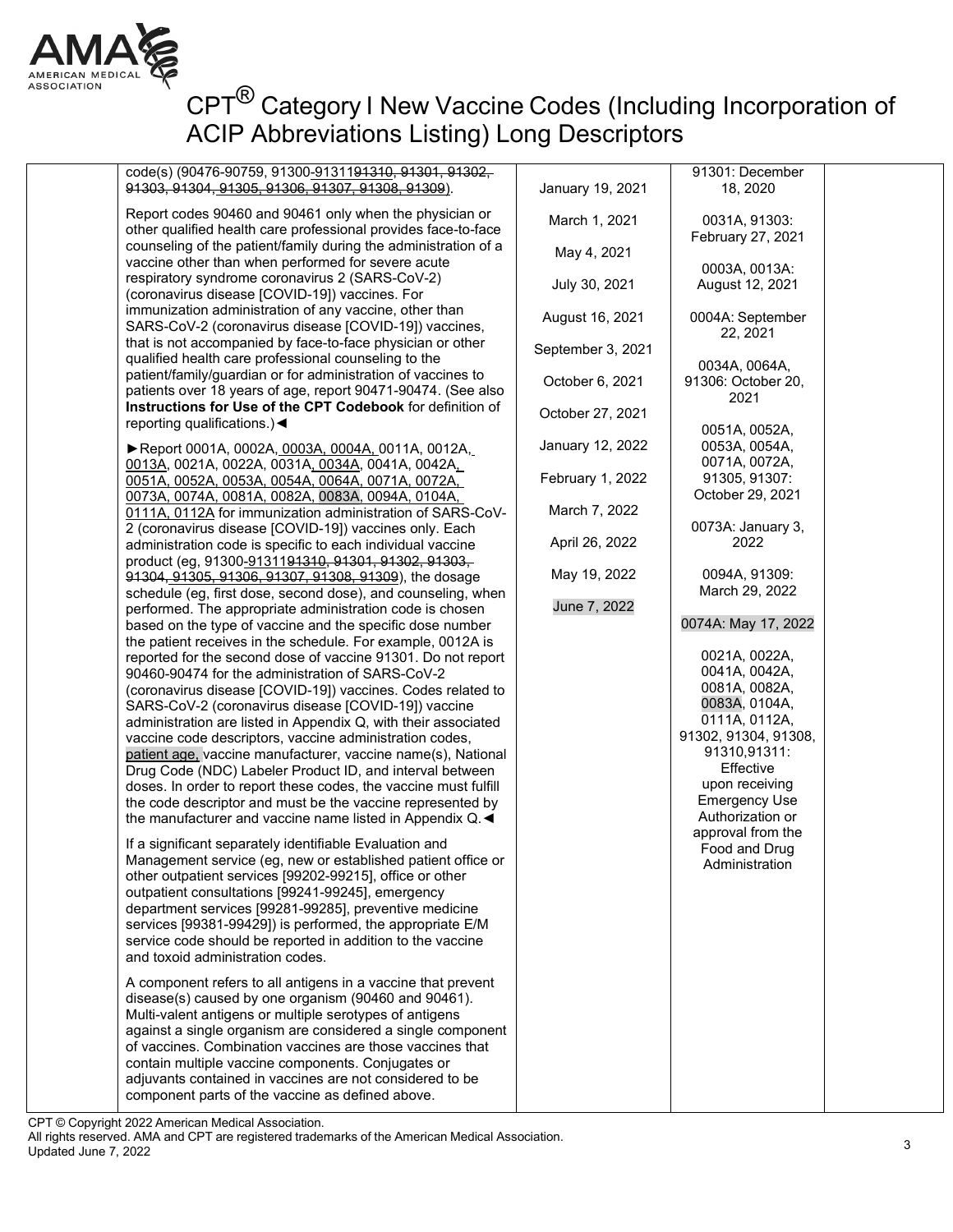

|          | (For allergy testing, see 95004 et seq)                                                                                                                                                                                                |                                                                                  |                                                                         |                                                                  |
|----------|----------------------------------------------------------------------------------------------------------------------------------------------------------------------------------------------------------------------------------------|----------------------------------------------------------------------------------|-------------------------------------------------------------------------|------------------------------------------------------------------|
|          | (For skin testing of bacterial, viral, fungal extracts, see<br>86485-86580)                                                                                                                                                            |                                                                                  |                                                                         |                                                                  |
|          | (For therapeutic or diagnostic injections, see 96372-96379)                                                                                                                                                                            |                                                                                  |                                                                         |                                                                  |
| 90460    | Immunization administration through 18 years of age via any<br>route of administration, with counseling by physician or other<br>qualified health care professional; first or only component of<br>each vaccine or toxoid administered |                                                                                  |                                                                         |                                                                  |
| $+90461$ | each additional vaccine or toxoid component<br>administered (List separately in addition to code<br>forprimary procedure)                                                                                                              | <b>New Parenthetical</b><br><b>Note Released to</b><br><b>AMA Website</b>        | <b>New and Revised</b><br><b>Parenthetical</b><br><b>Note Effective</b> | New and<br><b>Revised</b><br><b>Parenthetical</b>                |
|          | (Use 90460 for each vaccine administered. For vaccines<br>withmultiple components [combination vaccines], report                                                                                                                       | November 10, 2020                                                                | 91300: December<br>11, 2020                                             | <b>Note</b><br><b>Publication</b>                                |
|          | 90460 inconjunction with 90461 for each additional<br>component in a given vaccine)<br>▶ (Do not report 90460, 90461 in conjunction with 91300-<br>9131191310, 91301, 91302, 91303, 91304, 91305,                                      | <b>Revised</b><br><b>Parenthetical</b><br>Note Released to<br><b>AMA Website</b> | 91301: December<br>18, 2020                                             | $CPT^{\otimes}$<br>2022/2023                                     |
|          | 91306, 91307, 91308, 91309, unless both a severe acute<br>respiratory syndrome coronavirus 2 [SARS-CoV-2]                                                                                                                              | December 17, 2020                                                                | 91303: February<br>27, 2021                                             |                                                                  |
|          | [coronavirus disease {COVID-19}] vaccine/toxoid product<br>and at least one vaccine/toxoid product from 90476-<br>90759 are administered at the same encounter) <                                                                      | January 19, 2021                                                                 | 91306: October 20,<br>2021                                              |                                                                  |
|          |                                                                                                                                                                                                                                        | March 1, 2021                                                                    |                                                                         |                                                                  |
|          |                                                                                                                                                                                                                                        | May 4, 2021                                                                      | 91305, 91307:<br>October 29, 2021                                       |                                                                  |
|          |                                                                                                                                                                                                                                        | September 3, 2021                                                                | 91309: March 29,<br>2022                                                |                                                                  |
|          |                                                                                                                                                                                                                                        | October 6, 2021                                                                  |                                                                         |                                                                  |
|          |                                                                                                                                                                                                                                        | February 1, 2022                                                                 | 91302, 91304,<br>91308, 91310,<br>91311: Effective                      |                                                                  |
|          |                                                                                                                                                                                                                                        | March 7, 2022                                                                    | upon receiving<br><b>Emergency Use</b>                                  |                                                                  |
|          |                                                                                                                                                                                                                                        | April 26, 2022                                                                   | Authorization or<br>approval from the                                   |                                                                  |
|          |                                                                                                                                                                                                                                        | May 19, 2022                                                                     | Food and Drug<br>Administration                                         |                                                                  |
| 90471    | Immunization administration (includes percutaneous,<br>intradermal, subcutaneous, or intramuscular injections); 1<br>vaccine (single or combination vaccine/toxoid)                                                                    |                                                                                  |                                                                         |                                                                  |
|          | (Do not report 90471 in conjunction with 90473)                                                                                                                                                                                        |                                                                                  |                                                                         |                                                                  |
| $+90472$ | each additional vaccine (single or combination<br>vaccine/toxoid) (List separately in addition to code<br>for primary procedure)                                                                                                       | <b>New Parenthetical</b><br><b>Note Released to</b><br><b>AMA Website</b>        | <b>New and Revised</b><br><b>Parenthetical Note</b><br><b>Effective</b> | New and<br><b>Revised</b><br><b>Parenthetical</b><br><b>Note</b> |
|          | (Use 90472 in conjunction with 90460, 90471, 90473)                                                                                                                                                                                    | November 10, 2020                                                                | 91300: December<br>11, 2020                                             | <b>Publication</b>                                               |
|          | ▶ (Do not report 90471, 90472 in conjunction with 91300-<br>9131191310, 91301, 91302, 91303, 91304, 91305, 91306,                                                                                                                      | <b>Revised</b><br><b>Parenthetical Note</b>                                      | 91301: December                                                         | $CPT^{\circledR}$<br>2022/2023                                   |
|          | 91307, 91308, 91309, unless both a severe acute<br>respiratory syndrome coronavirus 2 [SARS-CoV-2]                                                                                                                                     | <b>Released to AMA</b><br>Website                                                | 18, 2020                                                                |                                                                  |

CPT © Copyright 2022 American Medical Association.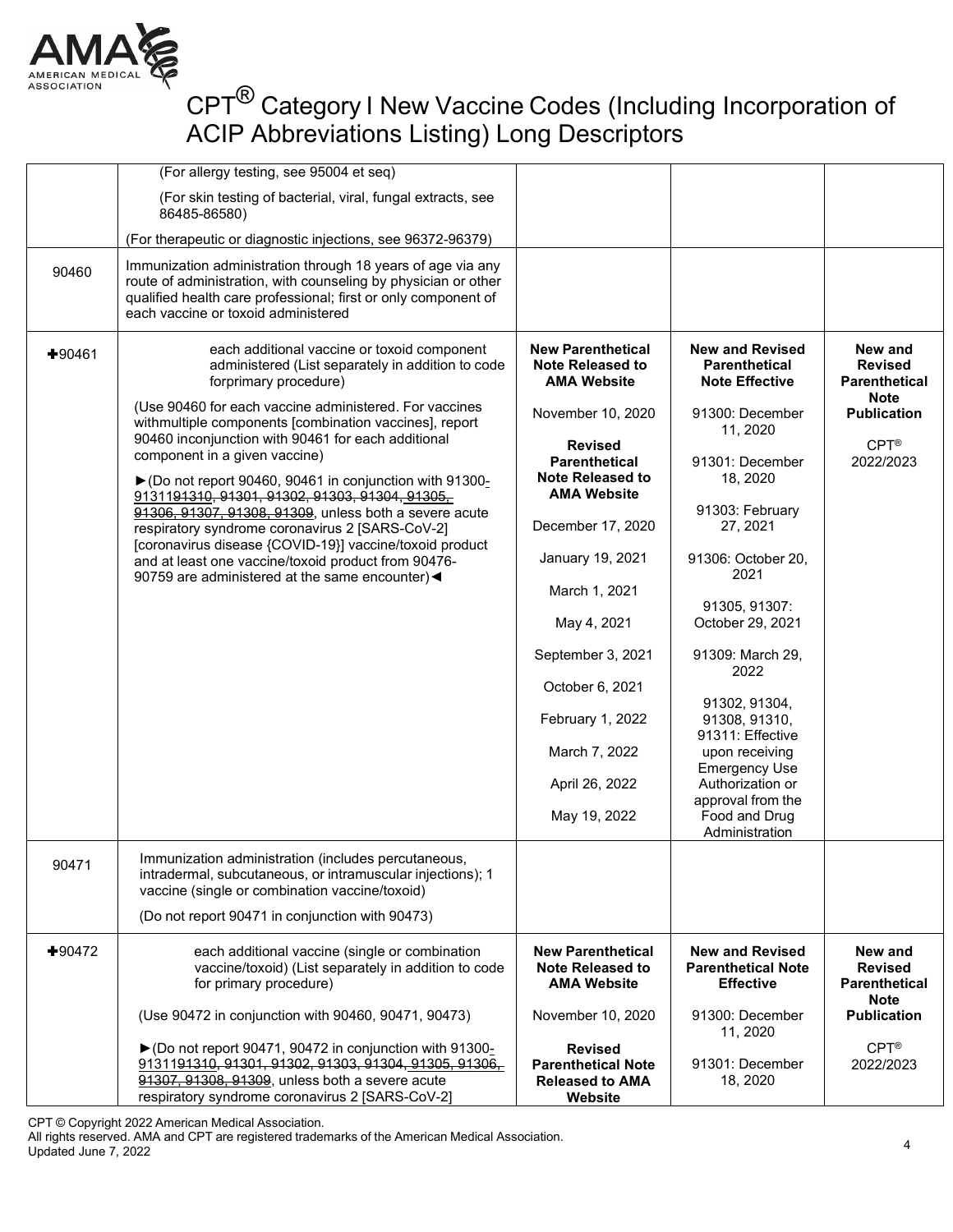

|          | [coronavirus disease {COVID-19}] vaccine/toxoid product<br>and at least one vaccine/toxoid product from 90476-90759<br>are administered at the same encounter) <                                                                             | December 17, 2020                                                                | 91303: February<br>27, 2021                                   |                                   |
|----------|----------------------------------------------------------------------------------------------------------------------------------------------------------------------------------------------------------------------------------------------|----------------------------------------------------------------------------------|---------------------------------------------------------------|-----------------------------------|
|          | (For immune globulins, see 90281-90399. For                                                                                                                                                                                                  | January 19, 2021                                                                 | 91306: October 20,<br>2021                                    |                                   |
|          | administration of immune globulins, see 96365, 96366,                                                                                                                                                                                        | March 1, 2021                                                                    |                                                               |                                   |
|          | 96367, 96368, 96369, 96370, 96371, 96374)                                                                                                                                                                                                    | May 4, 2021                                                                      | 91305, 91307:<br>October 29, 2021                             |                                   |
|          | (For intravesical administration of BCG vaccine, see 51720,<br>90586)                                                                                                                                                                        | September 3, 2021                                                                | 91309: March 29,                                              |                                   |
|          |                                                                                                                                                                                                                                              |                                                                                  | 2022                                                          |                                   |
|          |                                                                                                                                                                                                                                              | October 6, 2021                                                                  | 91302, 91304,                                                 |                                   |
|          |                                                                                                                                                                                                                                              | February 1, 2022                                                                 | 91308, 91310,<br>91311: Effective                             |                                   |
|          |                                                                                                                                                                                                                                              | March 7, 2022                                                                    | upon receiving                                                |                                   |
|          |                                                                                                                                                                                                                                              | April 26, 2022                                                                   | <b>Emergency Use</b><br>Authorization or                      |                                   |
|          |                                                                                                                                                                                                                                              | May 19, 2022                                                                     | approval from the<br>Food and Drug                            |                                   |
|          |                                                                                                                                                                                                                                              |                                                                                  | Administration                                                |                                   |
| 90473    | Immunization administration by intranasal or oral route; 1<br>vaccine (single or combination vaccine/toxoid)                                                                                                                                 |                                                                                  |                                                               |                                   |
|          | (Do not report 90473 in conjunction with 90471)                                                                                                                                                                                              |                                                                                  |                                                               |                                   |
| $+90474$ | each additional vaccine (single or combination<br>vaccine/toxoid) (List separately in addition to                                                                                                                                            | <b>New Parenthetical</b><br><b>Note Released to</b>                              | <b>New and Revised</b><br><b>Parenthetical Note</b>           | New and<br><b>Revised</b>         |
|          | code for primary procedure)                                                                                                                                                                                                                  | <b>AMA Website</b>                                                               | <b>Effective</b>                                              | <b>Parenthetical</b>              |
|          | (Use 90474 in conjunction with 90460, 90471, 90473)                                                                                                                                                                                          | November 10, 2020                                                                | 91300: December                                               | <b>Note</b><br><b>Publication</b> |
|          | ▶ (Do not report 90473, 90474 in conjunction with 91300-<br>9131191310, 91301, 91302, 91303, 91304, 91305, 91306,<br>91307, 91308, 91309, unless both a severe acute respiratory<br>syndrome coronavirus 2 [SARS-CoV-2] [coronavirus disease | <b>Revised</b><br><b>Parenthetical Note</b><br><b>Released to AMA</b><br>Website | 11, 2020<br>91301: December<br>18, 2020                       | $CPT^@$<br>2022/2023              |
|          | {COVID-19}] vaccine/toxoid product and at least one<br>vaccine/toxoid product from 90476-90759 are administered at                                                                                                                           | December 17, 2020                                                                | 91303: February<br>27, 2021                                   |                                   |
|          | the same encounter) $\blacktriangleleft$                                                                                                                                                                                                     | January 19, 2021                                                                 | 91306: October 20,                                            |                                   |
|          |                                                                                                                                                                                                                                              | March 1, 2021                                                                    | 2021                                                          |                                   |
|          |                                                                                                                                                                                                                                              | May 4, 2021                                                                      | 91305, 91307:<br>October 29, 2021                             |                                   |
|          |                                                                                                                                                                                                                                              | September 3, 2021                                                                | 91309: March 29,<br>2022                                      |                                   |
|          |                                                                                                                                                                                                                                              | October 6, 2021                                                                  |                                                               |                                   |
|          |                                                                                                                                                                                                                                              | February 1, 2022                                                                 | 91302, 91304,<br>91308, 91310,<br>91311: Effective            |                                   |
|          |                                                                                                                                                                                                                                              | March 7, 2022                                                                    | upon receiving                                                |                                   |
|          |                                                                                                                                                                                                                                              | April 26, 2022                                                                   | <b>Emergency Use</b><br>Authorization or<br>approval from the |                                   |

CPT © Copyright 2022 American Medical Association.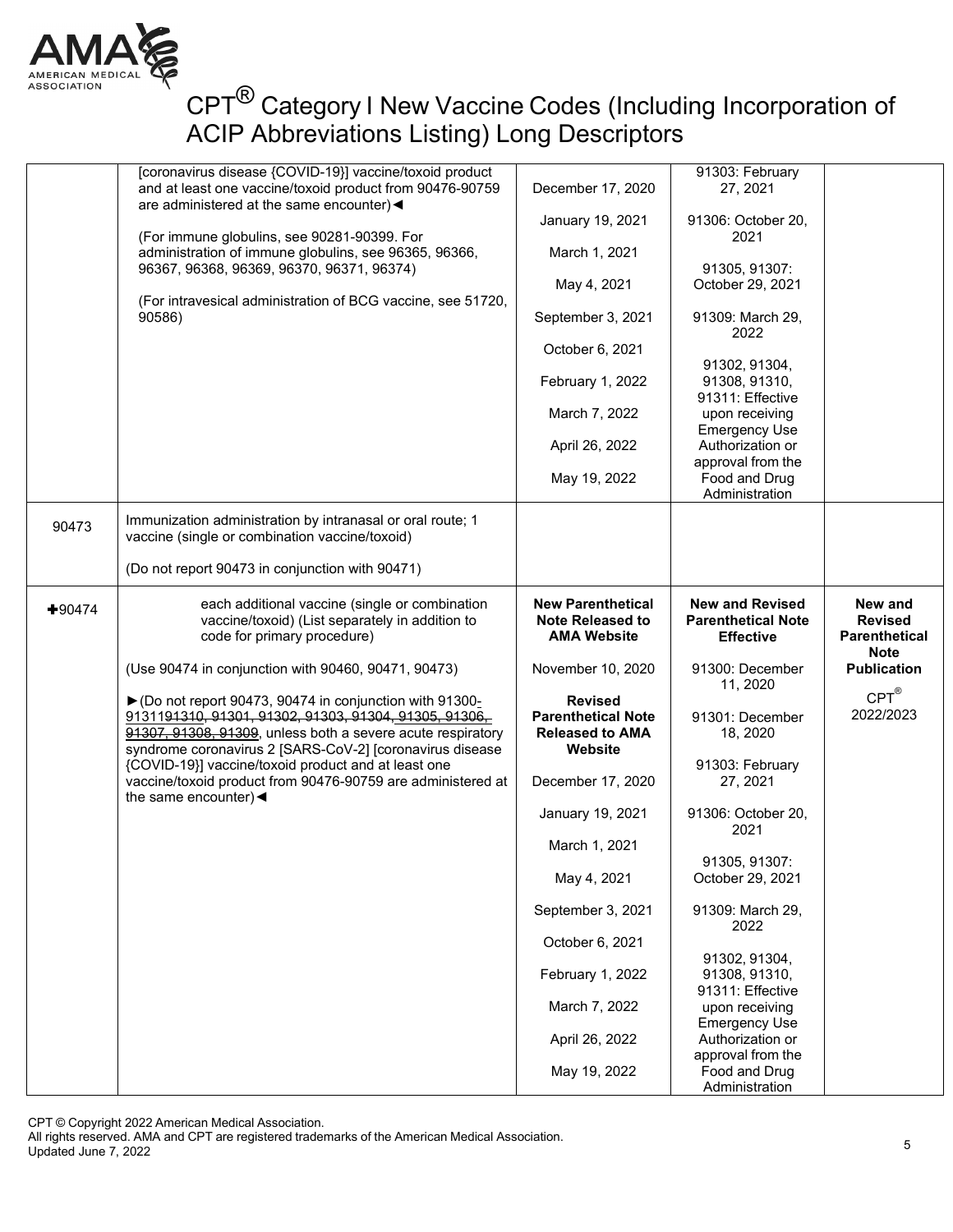

| •0001A  | Immunization administration by intramuscular injection of<br>severe acute respiratory syndrome coronavirus 2 (SARS-<br>CoV-2) (coronavirus disease [COVID-19]) vaccine, mRNA-<br>LNP, spike protein, preservative free, 30 mcg/0.3 mL dosage,<br>diluent reconstituted; first dose    | November 10, 2020                                        | December 11, 2020                                                                                                                                                                                                                                                                           | CPT <sup>®</sup> 2022        |
|---------|---------------------------------------------------------------------------------------------------------------------------------------------------------------------------------------------------------------------------------------------------------------------------------------|----------------------------------------------------------|---------------------------------------------------------------------------------------------------------------------------------------------------------------------------------------------------------------------------------------------------------------------------------------------|------------------------------|
| •0002A  | second dose                                                                                                                                                                                                                                                                           | November 10, 2020                                        | December 11, 2020                                                                                                                                                                                                                                                                           | CPT <sup>®</sup> 2022        |
| •0003A  | third dose                                                                                                                                                                                                                                                                            | July 30, 2021                                            | August 12, 2021                                                                                                                                                                                                                                                                             | CPT <sup>®</sup> 2023        |
| •0004A  | booster dose<br>▶ (Report 0001A, 0002A, 0003A, 0004A for the<br>administration of vaccine 91300)<<br>▶ (Do not report 0001A, 0002A, 0003A, 0004A in<br>conjunction with 91305, 91307, 91308) <                                                                                        | September 3, 2021<br>October 6, 2021<br>February 1, 2022 | 0001A, 0002A,<br>91300: December 11,<br>2020<br>0003A: August 12,<br>2021<br>0004A: September<br>22, 2021<br>91305, 91307:<br>October 29,<br>2021<br>91308: Effective<br>upon receiving<br><b>Emergency Use</b><br>Authorization or<br>approval from the<br>Food and Drug<br>Administration | $CPT^{\otimes}$<br>2022/2023 |
| #●0051A | Immunization administration by intramuscular injection of<br>severe acute respiratory syndrome coronavirus 2 (SARS-<br>CoV-2) (coronavirus disease [COVID-19]) vaccine, mRNA-<br>LNP, spike protein, preservative free, 30 mcg/0.3 mL<br>dosage, tris-sucrose formulation; first dose | September 3, 2021                                        | October 29, 2021                                                                                                                                                                                                                                                                            | CPT <sup>®</sup> 2023        |
| #●0052A | second dose                                                                                                                                                                                                                                                                           | September 3, 2021                                        | October 29, 2021                                                                                                                                                                                                                                                                            | CPT <sup>®</sup> 2023        |
| #●0053A | third dose                                                                                                                                                                                                                                                                            | September 3, 2021                                        | October 29, 2021                                                                                                                                                                                                                                                                            | CPT <sup>®</sup> 2023        |
| #●0054A | booster dose<br>► (Report 0051A, 0052A, 0053A, 0054A for the<br>administration of vaccine 91305)<<br>$\triangleright$ (Do not report 0051A, 0052A, 0053A, 0054A in conjunction<br>with 91300, 91307, 91308)<                                                                          | September 3, 2021<br>February 1, 2022                    | 91300: December 11,<br>2020<br>0051A, 0052A,<br>0053A, 0054A,<br>91305, 91307:<br>October 29, 2021<br>91308: Effective<br>upon receiving<br><b>Emergency Use</b><br>Authorization or                                                                                                        | CPT <sup>®</sup> 2023        |

CPT © Copyright 2022 American Medical Association.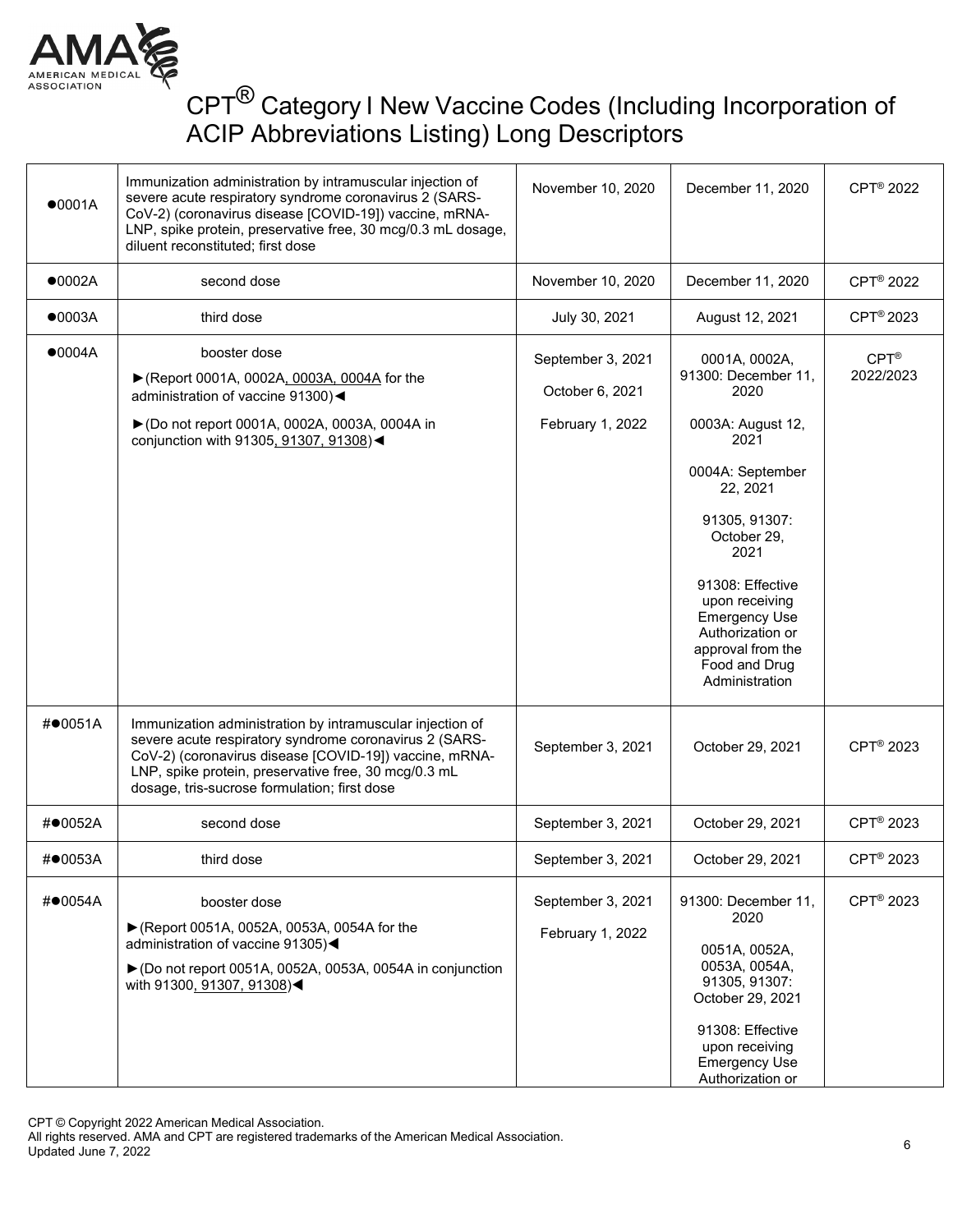

|            |                                                                                                                                                                                                                                                                                                                 |                  | approval from the<br>Food and Drug<br>Administration                                                                                                                                                                                  |                       |
|------------|-----------------------------------------------------------------------------------------------------------------------------------------------------------------------------------------------------------------------------------------------------------------------------------------------------------------|------------------|---------------------------------------------------------------------------------------------------------------------------------------------------------------------------------------------------------------------------------------|-----------------------|
| # $•0071A$ | Immunization administration by intramuscular injection of<br>severe acute respiratory syndrome coronavirus 2 (SARS-<br>CoV-2) (coronavirus disease [COVID-19]) vaccine, mRNA-<br>LNP, spike protein, preservative free, 10 mcg/0.2 mL<br>dosage, diluent reconstituted, tris-sucrose formulation; first<br>dose | October 6, 2021  | October 29, 2021                                                                                                                                                                                                                      | CPT <sup>®</sup> 2023 |
| #●0072A    | second dose                                                                                                                                                                                                                                                                                                     | October 6, 2021  | October 29, 2021                                                                                                                                                                                                                      | CPT <sup>®</sup> 2023 |
| #●0073A    | third dose                                                                                                                                                                                                                                                                                                      | January 12, 2022 | January 3, 2022                                                                                                                                                                                                                       | CPT <sup>®</sup> 2023 |
| #●0074A    | booster dose<br>▶ (Report 0071A, 0072A, 0073A, 0074A for the<br>administration of vaccine 91307)<<br>▶ (Do not report 0071A, 0072A, 0073A, 0074A in conjunction<br>with 91300, 91305, 91308)<                                                                                                                   | April 26, 2022   | 91300: December<br>11, 2020<br>0071A, 0072A,<br>91305: October 29,<br>2021<br>0073A: January 3,<br>2022<br>0074A: May 17, 2022<br>91308: Effective<br>upon receiving<br><b>Emergency Use</b><br>Authorization or<br>approval from the | CPT <sup>®</sup> 2023 |
|            |                                                                                                                                                                                                                                                                                                                 |                  | Food and Drug<br>Administration                                                                                                                                                                                                       |                       |
| #●0081A    | Immunization administration by intramuscular injection of<br>severe acute respiratory syndrome coronavirus 2 (SARS-<br>CoV-2) (coronavirus disease [COVID-19]) vaccine, mRNA-<br>LNP, spike protein, preservative free, 3 mcg/0.2 mL dosage,<br>diluent reconstituted, tris-sucrose formulation; first dose     | February 1, 2022 | Effective upon<br>receiving<br><b>Emergency Use</b><br>Authorization or<br>approval from the<br>Food and Drug<br>Administration                                                                                                       | CPT <sup>®</sup> 2023 |
| #●0082A    | second dose                                                                                                                                                                                                                                                                                                     | February 1, 2022 | Effective upon<br>receiving<br><b>Emergency Use</b><br>Authorization or<br>approval from the<br>Food and Drug<br>Administration                                                                                                       | CPT <sup>®</sup> 2023 |
| $\#$ 0083A | third dose<br>▶ (Report 0081A, 0082A, 0083A for the administration of<br>vaccine 91308)<<br>▶ (Do not report 0081A, 0082A, 0083A in conjunction with<br>91300, 91305, 91307)                                                                                                                                    | June 7, 2022     | Effective upon<br>receiving<br><b>Emergency Use</b><br>Authorization or<br>approval from the                                                                                                                                          | CPT <sup>®</sup> 2023 |

CPT © Copyright 2022 American Medical Association.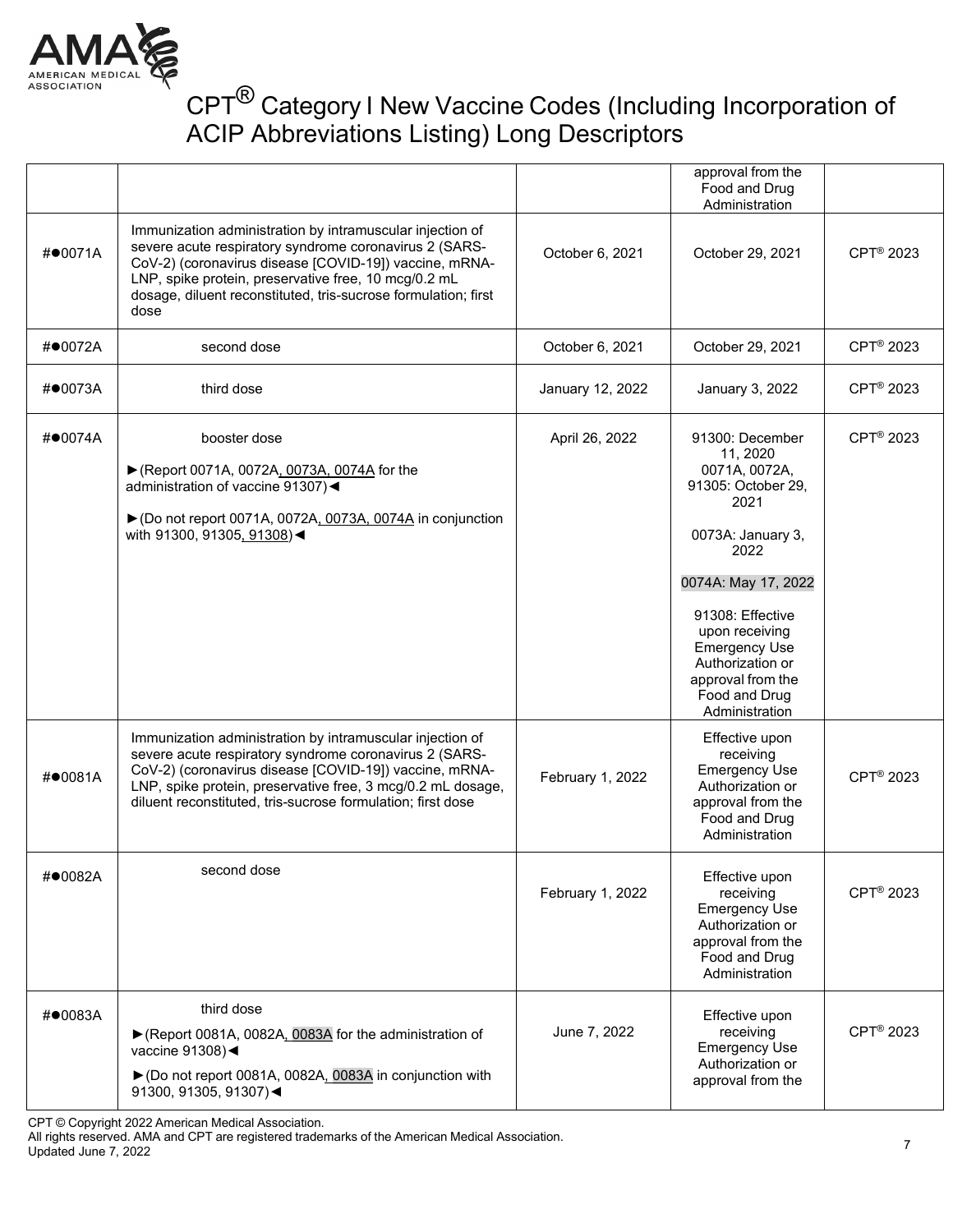

|         |                                                                                                                                                                                                                                                                                                                                                                                                    |                                                                                                                                                                                                                     | Food and Drug<br>Administration                                                                                                                                                                                                                                               |                       |
|---------|----------------------------------------------------------------------------------------------------------------------------------------------------------------------------------------------------------------------------------------------------------------------------------------------------------------------------------------------------------------------------------------------------|---------------------------------------------------------------------------------------------------------------------------------------------------------------------------------------------------------------------|-------------------------------------------------------------------------------------------------------------------------------------------------------------------------------------------------------------------------------------------------------------------------------|-----------------------|
| •0011A  | Immunization administration by intramuscular injection of<br>severeacute respiratory syndrome coronavirus 2 (SARS-<br>CoV-2) (coronavirus disease [COVID-19]) vaccine, mRNA-<br>LNP, spike protein, preservative free, 100 mcg/0.5 mL<br>dosage; first dose                                                                                                                                        | November 10, 2020                                                                                                                                                                                                   | December 18, 2020                                                                                                                                                                                                                                                             | CPT <sup>®</sup> 2022 |
| •0012A  | second dose                                                                                                                                                                                                                                                                                                                                                                                        | November 10, 2020                                                                                                                                                                                                   | December 18, 2020                                                                                                                                                                                                                                                             | CPT <sup>®</sup> 2022 |
| •0013A  | third dose<br>▶ (Report 0011A, 0012A, 0013A for the administration of<br>vaccine $91301$ )<br>▶ (Do not report 0011A, 0012A, 0013A in conjunction with<br>91306, 91309, 91311) <                                                                                                                                                                                                                   | August 16, 2021<br><b>New Parenthetical</b><br><b>Note Released to</b><br><b>AMA Website</b><br>March 7, 2022<br><b>Revised</b><br><b>Parenthetical Note</b><br><b>Released to AMA</b><br>Website<br>May 19, 2022   | 0011A, 0012A,<br>91301: December<br>18, 2020<br>0013A: August 12,<br>2021<br>91306: October 20,<br>2021<br>91309: March 29,<br>2022<br>91311: Effective<br>upon receiving<br><b>Emergency Use</b><br>Authorization or<br>approval from the<br>Food and Drug<br>Administration | CPT <sup>®</sup> 2023 |
| #●0064A | Immunization administration by intramuscular injection of<br>severe acute respiratory syndrome coronavirus 2 (SARS-<br>CoV-2) (coronavirus disease [COVID-19]) vaccine,<br>mRNA-LNP, spike protein, preservative free, 50 mcg/0.25<br>mL dosage, booster dose<br>▶ (Report 0064A for the administration of vaccine 91306)<br>▶ (Do not report 0064A in conjunction with 91301, 91309,<br>$91311$ ) | September 3, 2021<br><b>New Parenthetical</b><br><b>Note Released to</b><br><b>AMA Website</b><br>March 7, 2022<br><b>Revised</b><br><b>Parenthetical Note</b><br><b>Released to AMA</b><br>Website<br>May 19, 2022 | 91301: December<br>18, 2020<br>0064A, 91306:<br>October 20, 2021<br>91309: March 29,<br>2022<br>91311: Effective<br>upon receiving<br><b>Emergency Use</b><br>Authorization or<br>approval from the<br>Food and Drug<br>Administration                                        | CPT <sup>®</sup> 2023 |
| #●0094A | Immunization administration by intramuscular injection of<br>severe acute respiratory syndrome coronavirus 2 (SARS-<br>CoV-2) (coronavirus disease [COVID-19]) vaccine,<br>mRNA-LNP, spike protein, preservative free, 50 mcg/0.5<br>mL dosage, booster dose                                                                                                                                       | March 7, 2022<br><b>Revised</b><br><b>Parenthetical Note</b>                                                                                                                                                        | 91301: December<br>18, 2020<br>91306: October 20,<br>2021                                                                                                                                                                                                                     | CPT <sup>®</sup> 2023 |

CPT © Copyright 2022 American Medical Association.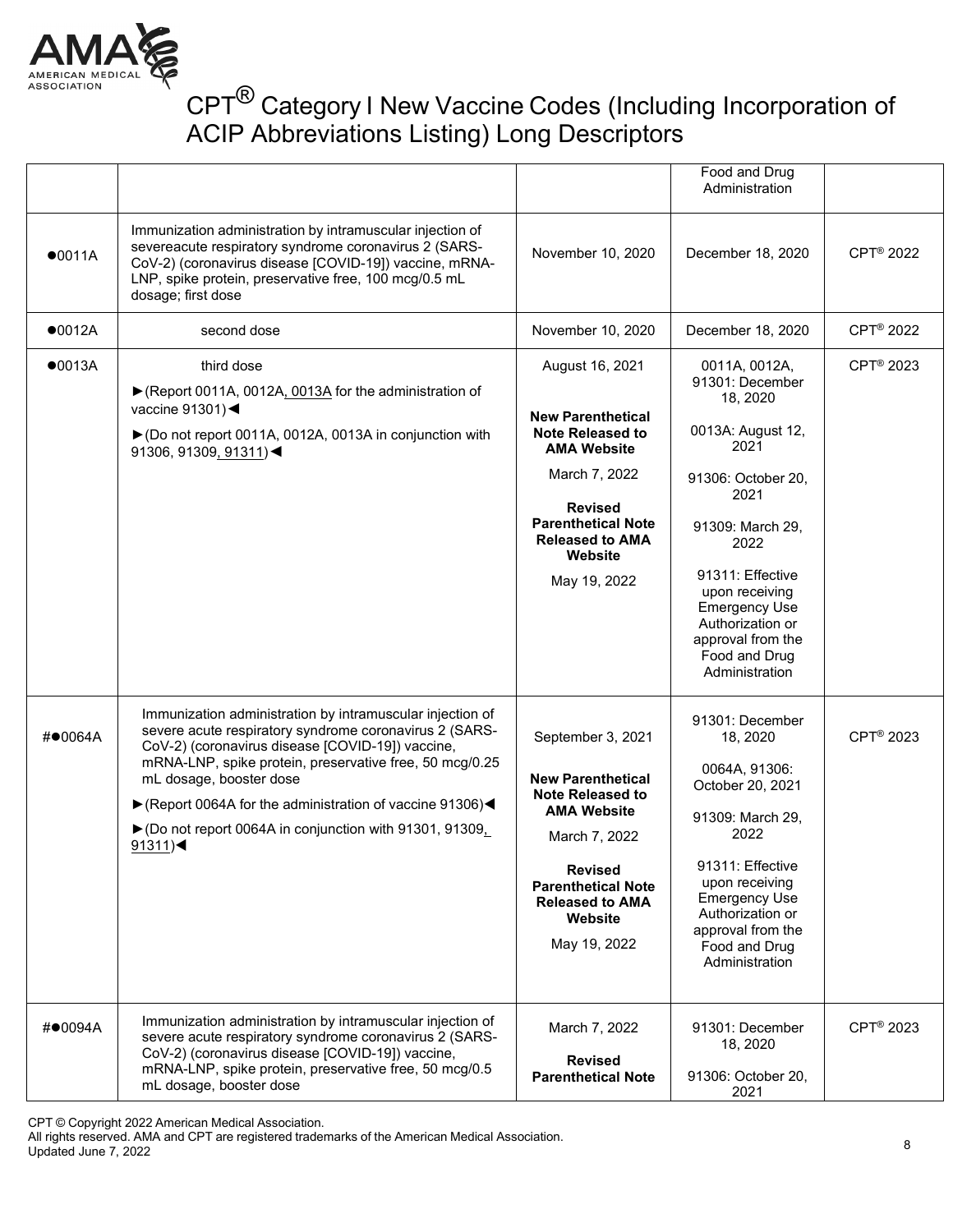

|                             | ▶ (Report 0094A for the administration of vaccine 91309)<<br>▶ (Do not report 0094A in conjunction with 91301, 91306,<br>$91311$ )                                                                                                                                                                                                    | <b>Released to AMA</b><br>Website<br>May 19, 2022                                                                           | 0094A, 91309: March<br>29, 2022<br>91311: Effective<br>upon receiving<br><b>Emergency Use</b><br>Authorization or<br>approval from the<br>Food and Drug<br>Administration |                                |
|-----------------------------|---------------------------------------------------------------------------------------------------------------------------------------------------------------------------------------------------------------------------------------------------------------------------------------------------------------------------------------|-----------------------------------------------------------------------------------------------------------------------------|---------------------------------------------------------------------------------------------------------------------------------------------------------------------------|--------------------------------|
| •0021A                      | Immunization administration by intramuscular injection of<br>severe acute respiratory syndrome coronavirus 2 (SARS-<br>CoV-2) (coronavirus disease [COVID-19]) vaccine, DNA,<br>spike protein, chimpanzee adenovirus Oxford 1 (ChAdOx1)<br>vector, preservative free, 5x10 <sup>10</sup> viral particles/0.5 mL<br>dosage; first dose | December 17, 2020                                                                                                           | Effective upon<br>receiving<br><b>Emergency Use</b><br>Authorization or<br>approval from the<br>Food and Drug<br>Administration                                           | CPT <sup>®</sup> 2022          |
| •0022A                      | second dose<br>▶ (Report 0021A, 0022A for the administration of vaccine<br>91302) $\blacktriangleleft$                                                                                                                                                                                                                                | December 17, 2020                                                                                                           | Effective upon<br>receiving<br><b>Emergency Use</b><br>Authorization or<br>approval from the<br>Food and Drug<br>Administration                                           | CPT <sup>®</sup> 2022          |
|                             | Immunization administration by intramuscular injection of                                                                                                                                                                                                                                                                             | <b>New Code Released</b>                                                                                                    |                                                                                                                                                                           |                                |
| $\triangle$ $\bullet$ 0031A | severe acute respiratory syndrome coronavirus 2 (SARS-<br>CoV-2) (coronavirus disease [COVID-19]) vaccine, DNA,<br>spike protein, adenovirus type 26 (Ad26) vector,<br>preservative free, 5x10 <sup>10</sup> viral particles/0.5 mL dosage <sub>7</sub> ;<br>single dose                                                              | to AMA Website:<br>January 19, 2021<br><b>Revised Code</b><br><b>Released to AMA</b><br><b>Website:</b><br>October 27, 2021 | <b>New Code Effective:</b><br>February 27, 2021<br><b>Revised Code</b><br><b>Effective:</b><br>October 20, 2021                                                           | $CPT^{\circledR}$<br>2022/2023 |
| •0034A                      | booster dose<br>▶ (Report 0031A, 0034A for the administration of vaccine<br>91303) $\blacktriangleleft$                                                                                                                                                                                                                               | October 27, 2021                                                                                                            | 0031A, 91303:<br>February 27, 2021<br>0034A: October 20,<br>2021                                                                                                          | CPT <sup>®</sup> 2023          |
| •0041A                      | Immunization administration by intramuscular injection of<br>severe acute respiratory syndrome coronavirus 2 (SARS-<br>CoV-2) (coronavirus disease [COVID-19]) vaccine,<br>recombinant spike protein nanoparticle, saponin-based<br>adjuvant, preservative free, 5 mcg/0.5 mL dosage; first dose                                      | May 4, 2021                                                                                                                 | Effective upon<br>receiving<br><b>Emergency Use</b><br>Authorization or<br>approval from the<br>Food and Drug<br>Administration                                           | CPT <sup>®</sup> 2022          |

CPT © Copyright 2022 American Medical Association.

All rights reserved. AMA and CPT are registered trademarks of the American Medical Association.

Updated June 7, 2022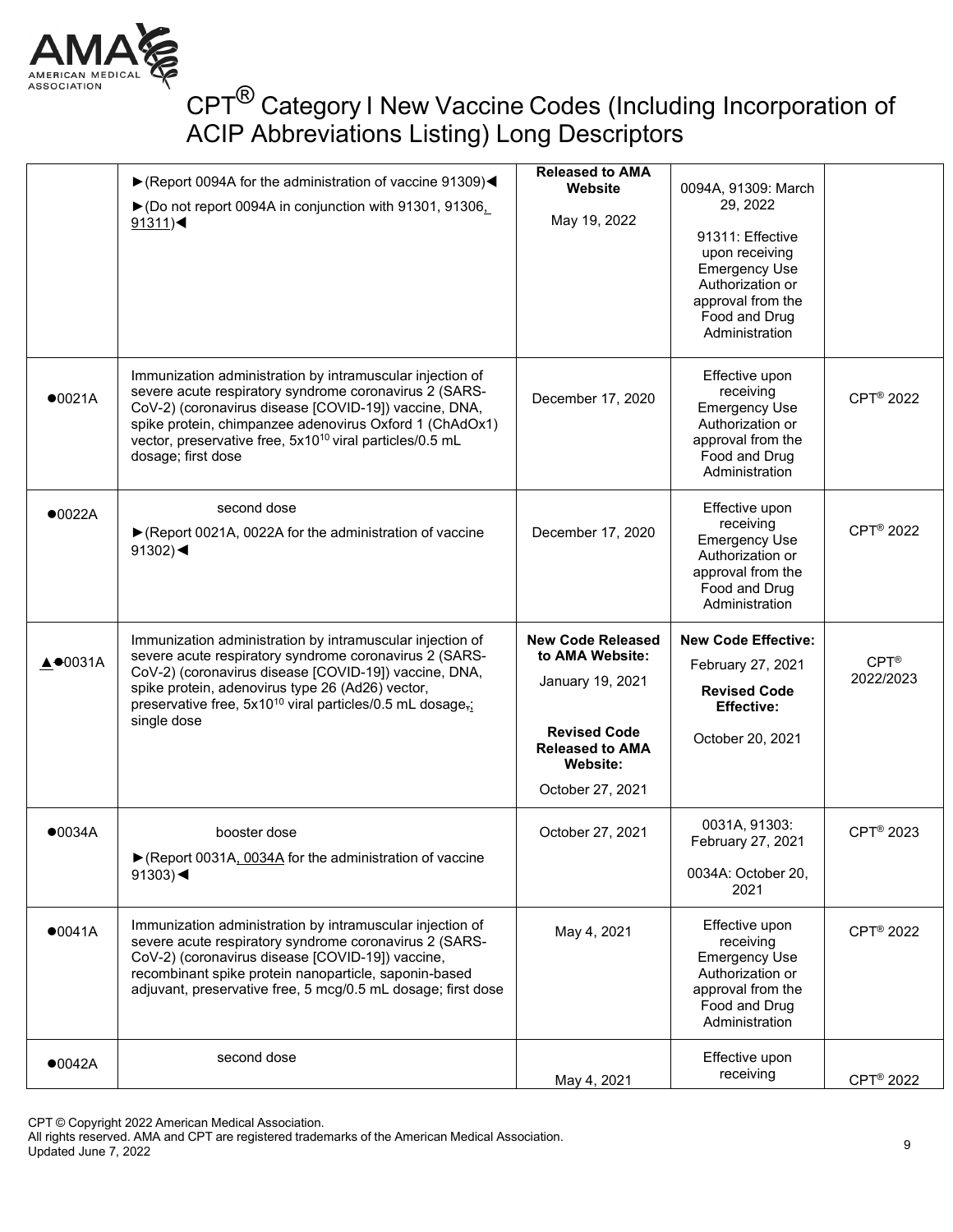

|        | Codes 90476-90759, 91300-9131191310, 91301, 91302,<br>91303, 91304, 91305, 91306, 91307, 91308, 91309 identify<br>the vaccine product only. To report the administration of a                                                                                                                                                                                                                                                                                                                                                                                                                                                                                                                                                                                                                                                                                                                                                                                                                                                                                                                                                                                                                                                                                                                                    | <b>New and Revised</b><br><b>Guidelines</b> |                                                                                                                                 | New and<br><b>Revised</b> |
|--------|------------------------------------------------------------------------------------------------------------------------------------------------------------------------------------------------------------------------------------------------------------------------------------------------------------------------------------------------------------------------------------------------------------------------------------------------------------------------------------------------------------------------------------------------------------------------------------------------------------------------------------------------------------------------------------------------------------------------------------------------------------------------------------------------------------------------------------------------------------------------------------------------------------------------------------------------------------------------------------------------------------------------------------------------------------------------------------------------------------------------------------------------------------------------------------------------------------------------------------------------------------------------------------------------------------------|---------------------------------------------|---------------------------------------------------------------------------------------------------------------------------------|---------------------------|
|        | <b>Vaccines, Toxoids</b><br>To assist users to report the most recent new or revised<br>vaccine product codes, the American Medical Association<br>(AMA) currently uses the CPT website, which features<br>updates of CPT Editorial Panel actions regarding these<br>products. Once approved by the CPT Editorial Panel, these<br>codes will be made available for release on a semiannual<br>(twice a year: July 1 and January 1) basis. As part of the<br>electronic distribution, there is a six-month implementation<br>period from the initial release date (ie, codes released on<br>January 1 are eligible for use on July 1 and codes released<br>on July 1 are eligible for use January 1).<br>The CPT Editorial Panel, in recognition of the public health<br>interest in vaccine products, has chosen to publish new<br>vaccine product codes prior to approval by the US Food and<br>Drug Administration (FDA). These codes are indicated with<br>the <i>N</i> symbol and will be tracked by the AMA to monitor FDA<br>approval status. Once the FDA status changes to approval,<br>the $\not\!\!\!\!\!\nu$ symbol will be removed. CPT users should refer to the<br>AMA CPT website (www.ama-assn.org/go/cpt-vaccine) for<br>the most up-to-date information on codes with the $\mathcal N$ symbol. |                                             |                                                                                                                                 |                           |
| •0112A | second dose<br>▶ (Report 0111A, 0112A for the administration of vaccine<br>$91311$ )<br>► (Do not report 0111A, 0112A in conjunction with 91301,<br>91306, 91309) $\blacktriangleleft$                                                                                                                                                                                                                                                                                                                                                                                                                                                                                                                                                                                                                                                                                                                                                                                                                                                                                                                                                                                                                                                                                                                           | May 19, 2022                                | Effective upon<br>receiving<br><b>Emergency Use</b><br>Authorization or<br>approval from the<br>Food and Drug<br>Administration | CPT <sup>®</sup> 2023     |
| •0111A | Immunization administration by intramuscular injection of<br>severe acute respiratory syndrome coronavirus 2 (SARS-<br>CoV-2) (coronavirus disease [COVID-19]) vaccine, mRNA-<br>LNP, spike protein, preservative free, 25 mcg/0.25 mL<br>dosage; first dose                                                                                                                                                                                                                                                                                                                                                                                                                                                                                                                                                                                                                                                                                                                                                                                                                                                                                                                                                                                                                                                     | May 19, 2022                                | Effective upon<br>receiving<br><b>Emergency Use</b><br>Authorization or<br>approval from the<br>Food and Drug<br>Administration | CPT <sup>®</sup> 2023     |
| •0104A | Immunization administration by intramuscular injection of<br>severe acute respiratory syndrome coronavirus 2 (SARS-<br>CoV-2) (coronavirus disease [COVID-19]) vaccine,<br>monovalent, preservative free, 5 mcg/0.5 mL dosage,<br>adjuvant AS03 emulsion, booster dose<br>▶ (Report 0104A for the administration of vaccine 91310) <                                                                                                                                                                                                                                                                                                                                                                                                                                                                                                                                                                                                                                                                                                                                                                                                                                                                                                                                                                             | April 26, 2022                              | Effective upon<br>receiving<br><b>Emergency Use</b><br>Authorization or<br>approval from the<br>Food and Drug<br>Administration | CPT <sup>®</sup> 2023     |
|        | ▶ (Report 0041A, 0042A for the administration of vaccine<br>91304) $\blacktriangleleft$                                                                                                                                                                                                                                                                                                                                                                                                                                                                                                                                                                                                                                                                                                                                                                                                                                                                                                                                                                                                                                                                                                                                                                                                                          |                                             | <b>Emergency Use</b><br>Authorization or<br>approval from the<br>Food and Drug<br>Administration                                |                           |

CPT © Copyright 2022 American Medical Association.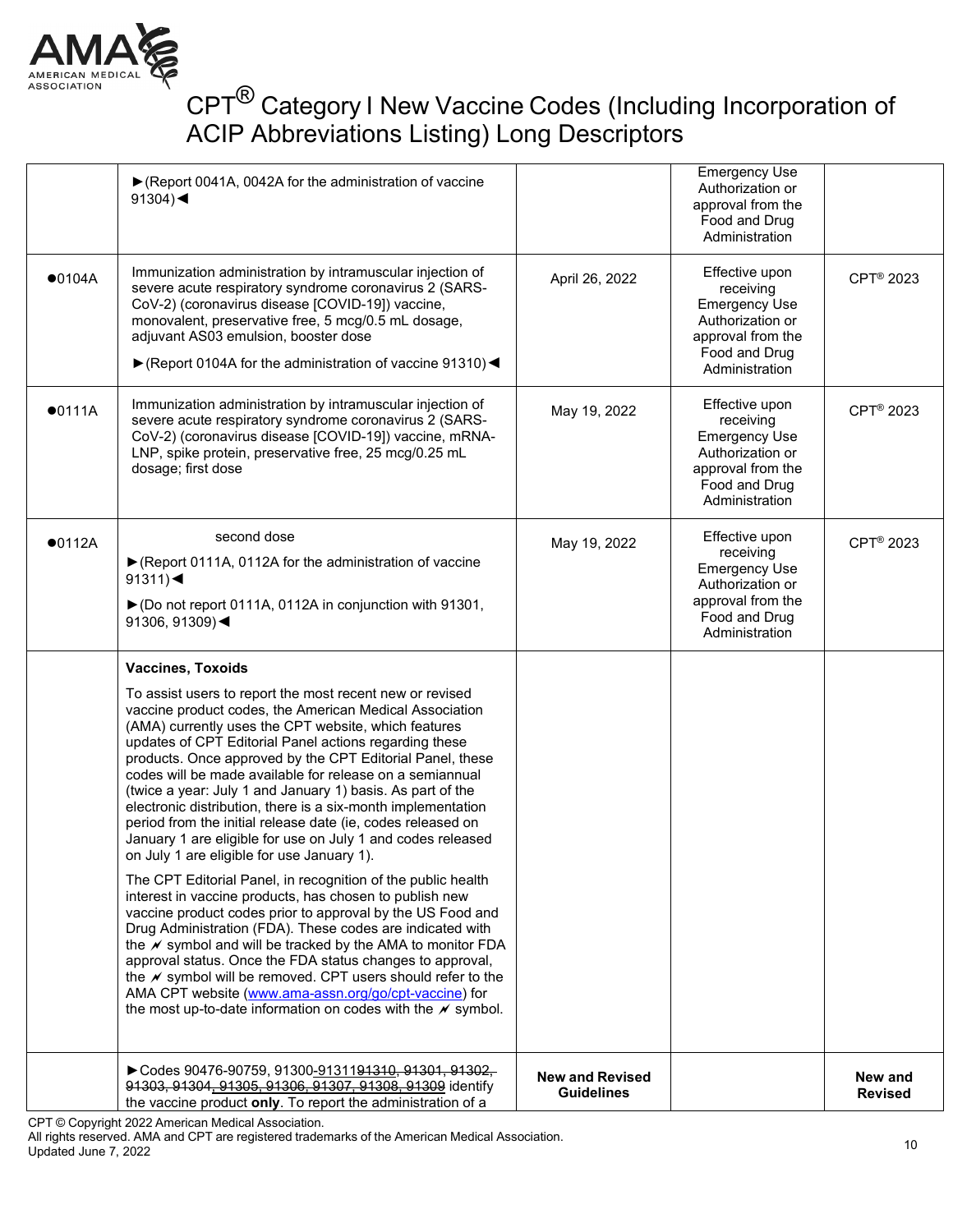

# CPT<sup>®</sup> Category I New Vaccine Codes (Including Incorporation of ACIP Abbreviations Listing) Long Descriptors

| vaccine/toxoid other than SARS-CoV-2 (coronavirus disease<br>[COVID-19]), the vaccine/toxoid product codes (90476-<br>90759) must be used in addition to an immunization   | <b>Released to AMA</b><br>Website    | <b>New and Revised</b><br><b>Guidelines</b><br><b>Effective</b> |
|----------------------------------------------------------------------------------------------------------------------------------------------------------------------------|--------------------------------------|-----------------------------------------------------------------|
| administration code(s) (90460, 90461, 90471, 90472, 90473,                                                                                                                 | November 10, 2020                    |                                                                 |
| 90474). To report the administration of a SARS-CoV-2                                                                                                                       |                                      | 0001A, 0002A,                                                   |
| (coronavirus disease [COVID-19]) vaccine, the vaccine/toxoid<br>product codes (91300-9131191310, 91301, 91302, 91303,                                                      | December 17, 2020                    | 91300: December<br>11, 2020                                     |
| 91304, 91305, 91306, 91307, 91308, 91309) should be                                                                                                                        | January 19, 2021                     |                                                                 |
| reported with the corresponding immunization administration<br>codes (0001A, 0002A, 0003A, 0004A, 0011A, 0012A, 0013A,                                                     | March 1, 2021                        | 0011A, 0012A,<br>91301: December                                |
| 0021A, 0022A, 0031A, 0034A, 0041A, 0042A, 0051A, 0052A,<br>0053A, 0054A, 0064A, 0071A, 0072A, 0073A, 0074A, 0081A,<br>0082A, 0083A, 0094A, 0104A, 0111A, 0112A). All SARS- | May 4, 2021                          | 18, 2020<br>0031A, 91303:                                       |
| CoV-2 (coronavirus disease [COVID-19]) vaccine codes in<br>this section are listed in Appendix Q with their associated                                                     | July 30, 2021                        | February 27, 2021                                               |
| vaccine code descriptors, vaccine administration codes,<br>patient age, vaccine manufacturer, vaccine name(s), NDC                                                         | August 16, 2021                      | 0003A, 0013A:<br>August 12, 2021                                |
| Labeler Product ID, and interval between doses. In order to                                                                                                                | September 3, 2021                    |                                                                 |
| report these codes, the vaccine must fulfill the code                                                                                                                      |                                      | 0004A: September                                                |
| descriptor and must be the vaccine represented by the<br>manufacturer and vaccine name listed in Appendix Q.                                                               | October 6, 2021                      | 22, 2021                                                        |
| ► Do not report 90476-90759 in conjunction with the SARS-<br>CoV-2 (coronavirus disease [COVID-19]) immunization                                                           | October 27, 2021                     | 0034A, 0064A,<br>91306: October 20,                             |
| administration codes 0001A, 0002A, 0003A, 0004A, 0011A,<br>0012A, 0013A, 0021A, 0022A, 0031A, 0034A, 0041A, 0042A,                                                         | January 12, 2022<br>February 1, 2022 | 2021                                                            |
| 0051A, 0052A, 0053A, 0054A, 0064A, 0071A, 0072A, 0073A,<br>0074A, 0081A, 0082A, 0083A, 0094A, 0104A, 0111A, 0112A,                                                         | March 7, 2022                        | 0051A, 0052A,<br>0053A, 0054A,<br>0071A, 0072A,                 |
| unless both a SARS-CoV-2 (coronavirus disease [COVID-<br>19]) vaccine/toxoid product and at least one vaccine/toxoid                                                       | April 26, 2022                       | 91305, 91307:<br>October 29, 2021                               |
| product from 90476-90759 are administered at the same<br>encounter. ◀                                                                                                      | May 19, 2022                         | 0073A: January 3,                                               |
| Modifier 51 should not be reported with vaccine/toxoid<br>codes 90476-90759, 91300-9131191310, 91301, 91302,                                                               | June 7, 2022                         | 2022                                                            |
| 91303, 91304, 91305, 91306, 91307, 91308, 91309 when<br>reported in conjunction with administration codes 90460,                                                           |                                      | 0094A, 91309:<br>March 29, 2022                                 |
| 90461, 90471, 90472, 90473, 90474, 0001A, 0002A, 0003A,<br>0004A, 0011A, 0012A, 0013A, 0021A, 0022A, 0031A, 0034A,                                                         |                                      | 0074A: May 17, 2022                                             |
| 0041A, 0042A, 0051A, 0052A, 0053A, 0054A, 0064A, 0071A,                                                                                                                    |                                      | 0021A, 0022A,                                                   |
| 0072A, 0073A, 0074A, 0081A, 0082A, 0083A, 0094A, 0104A,<br>0111A, 0112A.                                                                                                   |                                      | 0041A, 0042A,                                                   |
|                                                                                                                                                                            |                                      | 0081A, 0082A,                                                   |
| If a significantly separately identifiable Evaluation and                                                                                                                  |                                      | 0083A, 0104A,                                                   |
| Management (E/M) service (eg, office or other outpatient                                                                                                                   |                                      | 0111A, 0112A,                                                   |
| services, preventive medicine services) is performed, the                                                                                                                  |                                      | 91302, 91304,                                                   |
| appropriate E/M service code should be reported in addition<br>to the vaccine and toxoid administration codes.                                                             |                                      | 91308, 91310,<br>91311: Effective                               |
| To meet the reporting requirements of immunization                                                                                                                         |                                      | upon receiving<br><b>Emergency Use</b>                          |
| registries, vaccine distribution programs, and reporting                                                                                                                   |                                      | Authorization or                                                |
| systems (eg, Vaccine Adverse Event Reporting System) the                                                                                                                   |                                      | approval from the                                               |
| exact vaccine product administered needs to be reported.<br>Multiple codes for a particular vaccine are provided in the                                                    |                                      | Food and Drug                                                   |
| CPT codebook when the schedule (number of doses or                                                                                                                         |                                      | Administration                                                  |
| timing) differs for two or more products of the same vaccine                                                                                                               |                                      |                                                                 |
| type (eg, hepatitis A, Hib) or the vaccine product is available                                                                                                            |                                      |                                                                 |
| in more than one chemical formulation, dosage, or route of                                                                                                                 |                                      |                                                                 |
| administration.                                                                                                                                                            |                                      |                                                                 |

**Guidelines Publication** CPT® 2022/2023

CPT © Copyright 2022 American Medical Association.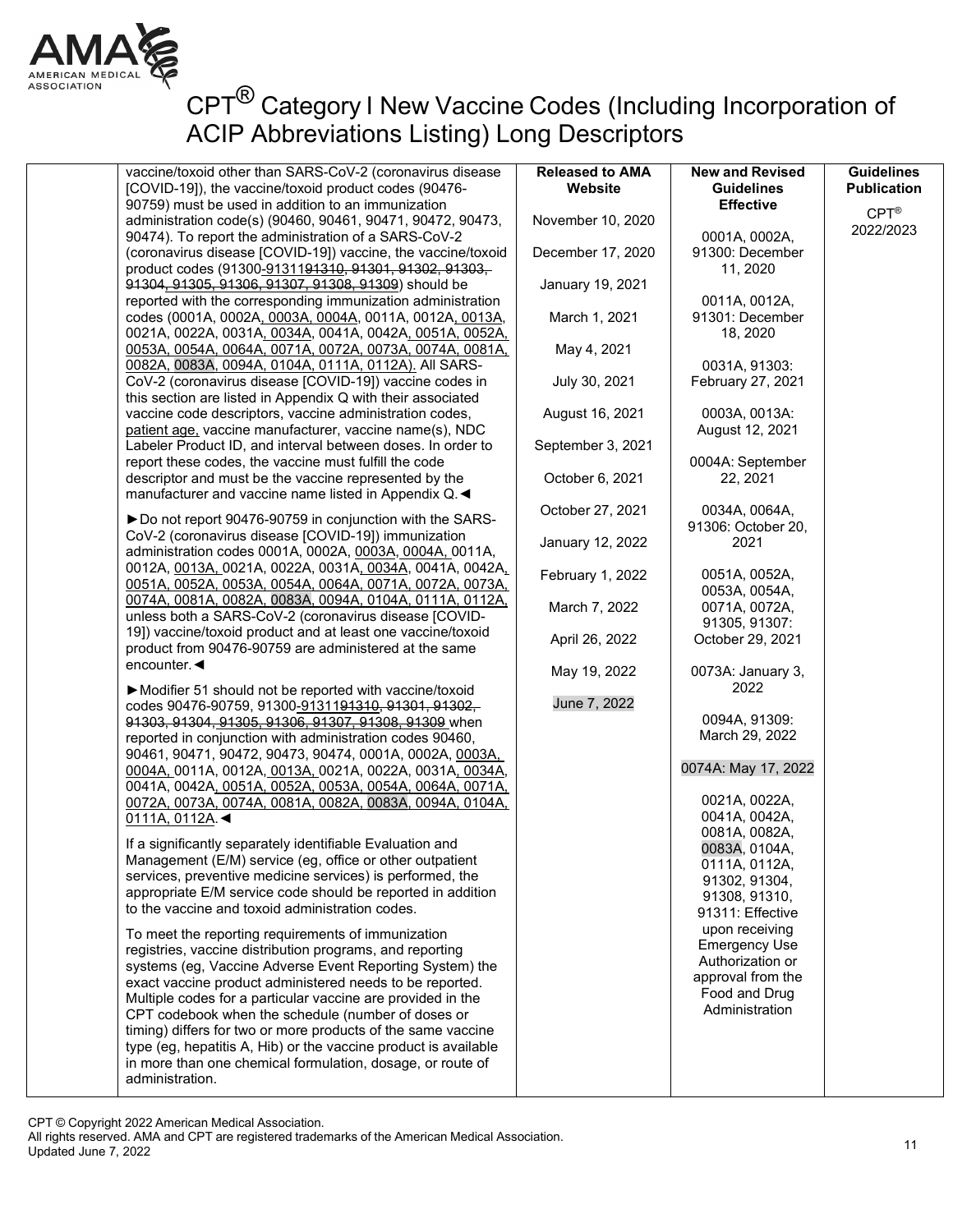

| response to a primary vaccine series was sufficient, but has<br>Authorization or<br>likely waned over time. $\blacktriangleleft$<br>approval from the<br>(For immune globulins, see 90281-90399. For administration<br>Food and Drug<br>of immune globulins, see 96365-96375)<br>Administration<br>#●91300<br>Severe acute respiratory syndrome coronavirus 2 (SARS-<br>$CPT^{\circledR}$<br>November 10, 2020<br>0001A, 0002A,<br>CoV-2) (coronavirus disease [COVID-19]) vaccine, mRNA-<br>91300: December<br>LNP, spike protein, preservative free, 30 mcg/0.3 mL<br>July 30, 2021<br>11, 2020<br>dosage, diluent reconstituted, for intramuscular use | The "when administered to" age descriptions included in CPT<br>vaccine codes are not intended to identify a product's<br>licensed age indication. The term "preservative free" includes<br>use for vaccines that contain no preservative and vaccines<br>that contain trace amounts of preservative agents that are not<br>present in a sufficient concentration for the purpose of<br>preserving the final vaccine formulation. The absence of a<br>designation regarding a preservative does not necessarily<br>indicate the presence or absence of preservative in the<br>vaccine. Refer to the product's prescribing information (PI) for<br>the licensed age indication before administering vaccine to a<br>patient.<br>Separate codes are available for combination vaccines (eg,<br>Hib-HepB, DTap-IPV/Hib). It is inappropriate to code each<br>component of a combination vaccine separately. If a specific<br>vaccine code is not available, the unlisted procedure code<br>should be reported, until a new code becomes available.<br>The vaccine/toxoid abbreviations listed in codes 90476-<br>90759, 91300-91311 <del>91310, 91301, 91302, 91303, 91304,</del><br>91305, 91306, 91307, 91308, 91309 reflect the most recent<br>US vaccine abbreviation references used in the Advisory<br>Committee on Immunization Practices (ACIP)<br>recommendations at the time of CPT code set publication.<br>Interim updates to vaccine code descriptors will be made<br>following abbreviation approval by the ACIP on a timely basis<br>via the AMA CPT website (ama-assn.org/cpt-cat-i-vaccine-<br>codes). The accuracy of the ACIP vaccine abbreviation<br>designations in the CPT code set does not affect the validity<br>of the vaccine code and its reporting function.<br>For the purposes of severe acute respiratory syndrome<br>coronavirus 2 (SARS-CoV-2) (coronavirus disease [COVID-<br>19]) vaccinations, codes 0003A, 0013A, 0053A, 0073A, and<br>0083A represent the administration of a third dose when the<br>initial immune response following a two-dose primary vaccine<br>series is likely to be insufficient (eg, immunocompromised<br>patient). In contrast, the booster dose codes 0004A, 0034A,<br>0054A, and 0064A, 0074A, 0094A, and 0104A represent the | <b>New and Revised</b><br><b>Guidelines</b><br><b>Released to AMA</b><br>Website<br>November 10, 2020<br>December 17, 2020<br>January 19, 2021<br>March 1, 2021<br>May 4, 2021<br>September 3, 2021<br>October 6, 2021<br>October 27, 2021<br>January 12, 2022<br>February 1, 2022<br>March 7, 2022<br>April 26, 2022<br>May 19, 2022<br>June 7, 2022 | <b>New and Revised</b><br><b>Guidelines Effective</b><br>91300: December<br>11, 2020<br>91301: December<br>18, 2020<br>91303: February<br>27.2021<br>0003A, 0013A:<br>August 12, 2021<br>0004A: September<br>22, 2021<br>0034A, 0064A,<br>91036: October 20,<br>2021<br>0053A, 0054A,<br>91305, 91307:<br>October 29, 2021<br>0073A: January 3,<br>2022<br>0094A, 91309:<br>March 29, 2022<br>0074A: May 17, 2022<br>0083A, 0104A,<br>91302, 91304,<br>91308, 91310,<br>91311: Effective<br>upon receiving | New and<br><b>Revised</b><br><b>Guidelines</b><br><b>Publication</b><br>$CPT^{\circledR}$<br>2022/2023 |
|-----------------------------------------------------------------------------------------------------------------------------------------------------------------------------------------------------------------------------------------------------------------------------------------------------------------------------------------------------------------------------------------------------------------------------------------------------------------------------------------------------------------------------------------------------------------------------------------------------------------------------------------------------------|----------------------------------------------------------------------------------------------------------------------------------------------------------------------------------------------------------------------------------------------------------------------------------------------------------------------------------------------------------------------------------------------------------------------------------------------------------------------------------------------------------------------------------------------------------------------------------------------------------------------------------------------------------------------------------------------------------------------------------------------------------------------------------------------------------------------------------------------------------------------------------------------------------------------------------------------------------------------------------------------------------------------------------------------------------------------------------------------------------------------------------------------------------------------------------------------------------------------------------------------------------------------------------------------------------------------------------------------------------------------------------------------------------------------------------------------------------------------------------------------------------------------------------------------------------------------------------------------------------------------------------------------------------------------------------------------------------------------------------------------------------------------------------------------------------------------------------------------------------------------------------------------------------------------------------------------------------------------------------------------------------------------------------------------------------------------------------------------------------------------------------------------------------------------------------------------------------------------------------------------------------------------------------------------|-------------------------------------------------------------------------------------------------------------------------------------------------------------------------------------------------------------------------------------------------------------------------------------------------------------------------------------------------------|------------------------------------------------------------------------------------------------------------------------------------------------------------------------------------------------------------------------------------------------------------------------------------------------------------------------------------------------------------------------------------------------------------------------------------------------------------------------------------------------------------|--------------------------------------------------------------------------------------------------------|
|                                                                                                                                                                                                                                                                                                                                                                                                                                                                                                                                                                                                                                                           | administration of a dose of vaccine when the initial immune                                                                                                                                                                                                                                                                                                                                                                                                                                                                                                                                                                                                                                                                                                                                                                                                                                                                                                                                                                                                                                                                                                                                                                                                                                                                                                                                                                                                                                                                                                                                                                                                                                                                                                                                                                                                                                                                                                                                                                                                                                                                                                                                                                                                                                  |                                                                                                                                                                                                                                                                                                                                                       | <b>Emergency Use</b>                                                                                                                                                                                                                                                                                                                                                                                                                                                                                       |                                                                                                        |
| ▶ (Report 91300 with administration codes 0001A, 0002A,<br>2021<br>0003A, 0004A)<<br>October 6, 2021<br>▶ (Do not report 91300 in conjunction with administration<br>0004A: September<br>codes 0051A, 0052A, 0053A, 0054A, 0071A, 0072A, 0073A,<br>January 12, 2022<br>22, 2021<br>0074A, 0081A, 0082A, 0083A)<<br>February 1, 2022<br>0051A, 0052A,<br>0053A, 0054A,                                                                                                                                                                                                                                                                                     |                                                                                                                                                                                                                                                                                                                                                                                                                                                                                                                                                                                                                                                                                                                                                                                                                                                                                                                                                                                                                                                                                                                                                                                                                                                                                                                                                                                                                                                                                                                                                                                                                                                                                                                                                                                                                                                                                                                                                                                                                                                                                                                                                                                                                                                                                              | September 3, 2021                                                                                                                                                                                                                                                                                                                                     | 0003A: August 12,                                                                                                                                                                                                                                                                                                                                                                                                                                                                                          | 2022/2023                                                                                              |

CPT © Copyright 2022 American Medical Association.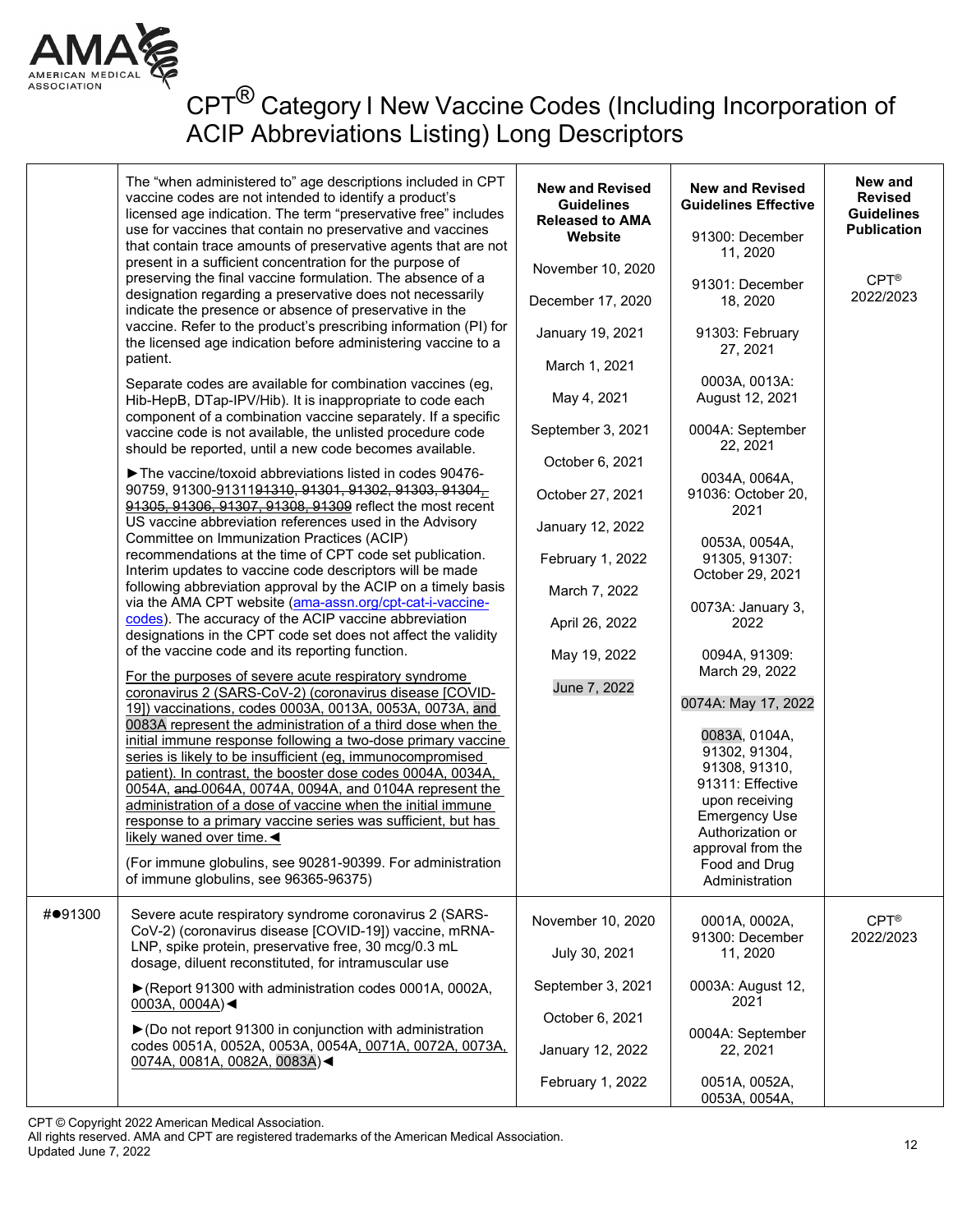

|          |                                                                                                                                                                                                                                                                                                                                                                                                                                                                           | April 26, 2022<br>June 7, 2022                                                                                 | 0071A, 0072A:<br>October 29, 2021<br>0073A: January 3,<br>2022<br>0074A: May 17, 2022<br>0081A, 0082A,<br>0083A: Effective<br>upon receiving<br><b>Emergency Use</b><br>Authorization or<br>approval from the<br>Food and Drug<br>Administration                                                                                                                                                |                       |
|----------|---------------------------------------------------------------------------------------------------------------------------------------------------------------------------------------------------------------------------------------------------------------------------------------------------------------------------------------------------------------------------------------------------------------------------------------------------------------------------|----------------------------------------------------------------------------------------------------------------|-------------------------------------------------------------------------------------------------------------------------------------------------------------------------------------------------------------------------------------------------------------------------------------------------------------------------------------------------------------------------------------------------|-----------------------|
| #⊮●91305 | Severe acute respiratory syndrome coronavirus 2 (SARS-<br>CoV-2) (coronavirus disease [COVID-19]) vaccine,<br>mRNA-LNP, spike protein, preservative free, 30 mcg/0.3<br>mL dosage, tris- sucrose formulation, for intramuscular<br>use<br>▶ (Report 91305 with administration codes 0051A, 0052A,<br>0053A, 0054A)<<br>▶ (Do not report 91305 in conjunction with administration<br>codes 0001A, 0002A, 0003A, 0004A, 0071A, 0072A, 0073A,<br>0074A, 0081A, 0082A, 0083A) | September 3, 2021<br>October 6, 2021<br>January 12, 2022<br>February 1, 2022<br>April 26, 2022<br>June 7, 2022 | 0001A, 0002A:<br>December 11, 2020<br>0003A: August 12,<br>2021<br>0004A: September<br>22, 2021<br>0051A, 0052A,<br>0053A, 0054A,<br>0071A, 0072A,<br>91305:<br>October 29, 2021<br>0073A: January 3,<br>2022<br>0074A: May 17, 2022<br>0081A, 0082A,<br>0083A: Effective<br>upon receiving<br><b>Emergency Use</b><br>Authorization or<br>approval from the<br>Food and Drug<br>Administration | CPT <sup>®</sup> 2023 |
| #⊬●91307 | Severe acute respiratory syndrome coronavirus 2 (SARS<br>CoV-2) (coronavirus disease [COVID-19]) vaccine,<br>mRNA-LNP, spike protein, preservative free, 10 mcg/0.2<br>mL dosage, diluent reconstituted, tris-sucrose formulation, for<br>intramuscular use<br>▶ (Report 91307 with administration codes 0071A, 0072A,<br>0073A, 0074A)<                                                                                                                                  | October 6, 2021<br>January 12, 2022<br>February 1, 2022<br>April 26, 2022<br>June 7, 2022                      | 0001A, 0002A:<br>December 11, 2020<br>0003A: August 12,<br>2021<br>0004A: September<br>22, 2021                                                                                                                                                                                                                                                                                                 | CPT <sup>®</sup> 2023 |

CPT © Copyright 2022 American Medical Association.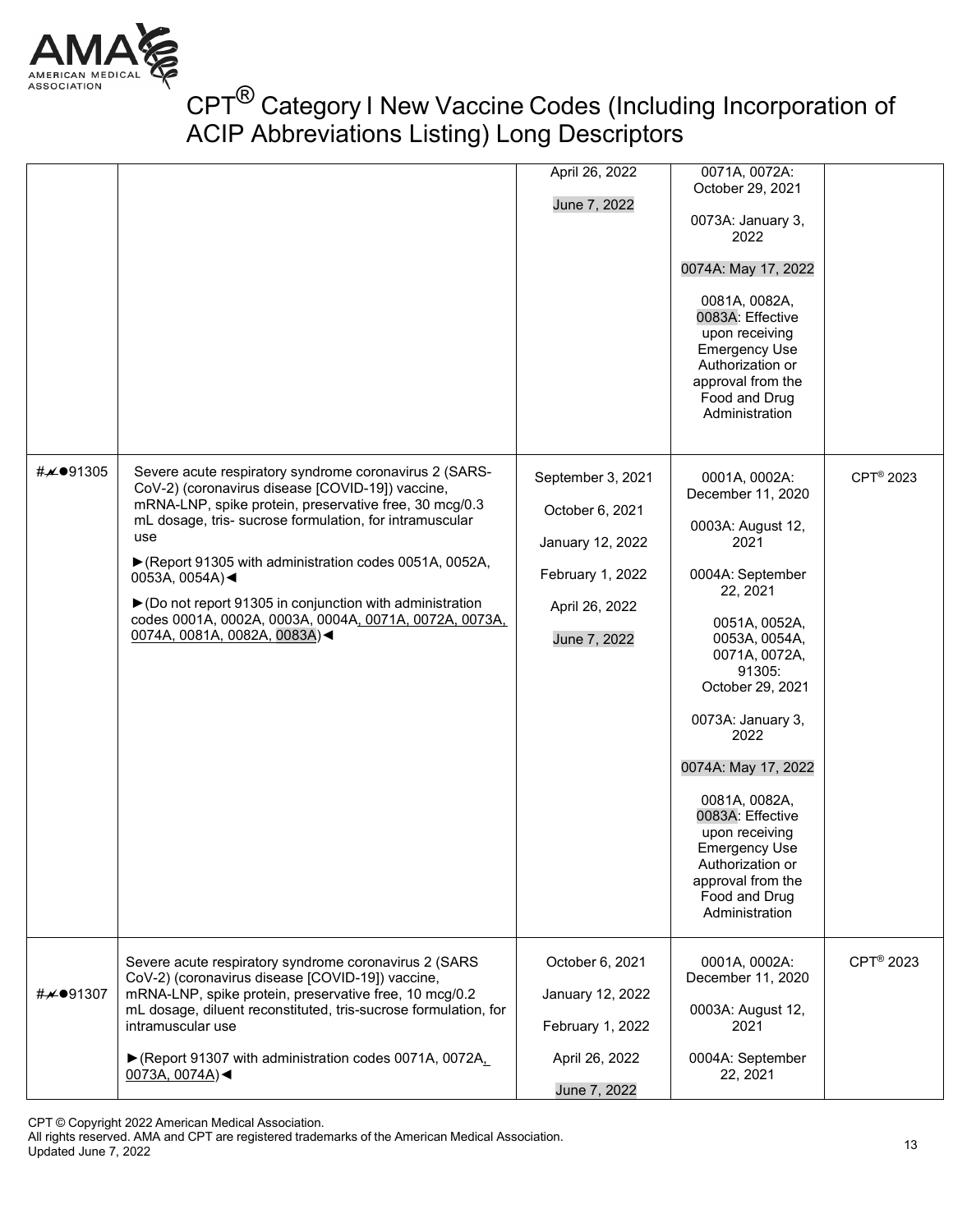

|                          | ▶ (Do not report 91307 in conjunction with administration<br>codes 0001A, 0002A, 0003A, 0004A, 0051A, 0052A, 0053A,<br>0054A, 0081A, 0082A, 0083A)<                                                                                                                                                                                                                                                                                                                                                |                                                                                                                                   | 0051A, 0052A,<br>0053A, 0054A,<br>0071A, 0072A,<br>91307: October 29,<br>2021<br>0073A: January 3,<br>2022<br>0074A: May 17, 2022<br>0081A, 0082A,<br>0083A: Effective<br>upon receiving<br><b>Emergency Use</b><br>Authorization or<br>approval from the<br>Food and Drug<br>Administration |                                |
|--------------------------|----------------------------------------------------------------------------------------------------------------------------------------------------------------------------------------------------------------------------------------------------------------------------------------------------------------------------------------------------------------------------------------------------------------------------------------------------------------------------------------------------|-----------------------------------------------------------------------------------------------------------------------------------|----------------------------------------------------------------------------------------------------------------------------------------------------------------------------------------------------------------------------------------------------------------------------------------------|--------------------------------|
| # $\overline{M}$ ● 91308 | Severe acute respiratory syndrome coronavirus 2 (SARS-<br>CoV-2) (coronavirus disease [COVID-19]) vaccine, mRNA-<br>LNP, spike protein, preservative free, 3 mcg/0.2 mL dosage,<br>diluent reconstituted, tris-sucrose formulation, for<br>intramuscular use<br>▶ (Report 91308 with administration codes 0081A, 0082A,<br>$0083A$ )<br>▶ (Do not report 91308 in conjunction with administration<br>codes 0001A, 0002A, 0003A, 0004A, 0051A, 0052A, 0053A,<br>0054A, 0071A, 0072A, 0073A, 0074A)< | February 1, 2022<br>April 26, 2022<br>June 7, 2022                                                                                | 0051A, 0052A,<br>0053A, 0054A,<br>0071A, 0072A:<br>October 29, 2021<br>0073A: January 23,<br>2022<br>0074A: May 17, 2022<br>0081A, 0082A,<br>0083A, 91308:<br>Effective upon<br>receiving Emergency<br>Use Authorization or<br>approval from the<br>Food and Drug<br>Administration          | CPT <sup>®</sup> 2023          |
| #●91301                  | Severe acute respiratory syndrome coronavirus 2 (SARS-<br>CoV-2) (coronavirus disease [COVID-19]) vaccine, mRNA-<br>LNP, spike protein, preservative free, 100 mcg/0.5 mL<br>dosage, for intramuscular use<br>▶ (Report 91301 with administration codes 0011A, 0012A,<br>$0013A$ )<br>▶ (Do not report 91301 in conjunction with administration<br>codes 0064A, 0094A, 0111A, 0112A)◀                                                                                                              | November 10, 2020<br>August 16, 2021<br><b>New Parenthetical</b><br><b>Note Released to</b><br><b>AMA Website</b><br>May 19, 2022 | 0011A, 0012A,<br>91301: December<br>18, 2020<br>0013A: August 12,<br>2021<br>0064A: October 20,<br>2021<br>0094A: March 29,<br>2022<br>0111A, 0112A:<br>Effective upon<br>receiving<br><b>Emergency Use</b><br>Authorization or                                                              | $CPT^{\circledR}$<br>2022/2023 |

CPT © Copyright 2022 American Medical Association.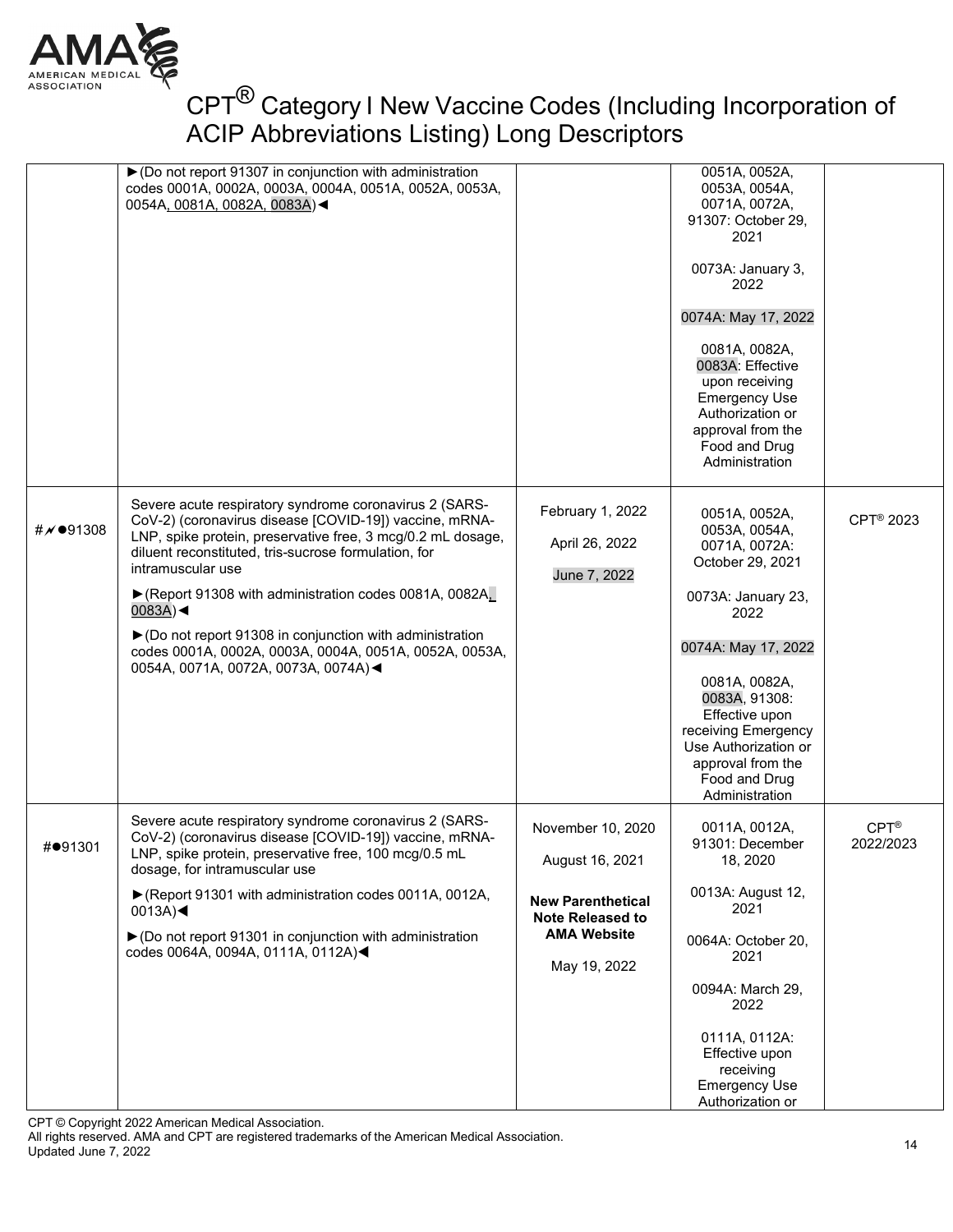

|                        |                                                                                                                                                                                                                                                                                                                                                                                                                   |                                                                                                                | approval from the<br>Food and Drug                                                                                                                                                                                |                       |
|------------------------|-------------------------------------------------------------------------------------------------------------------------------------------------------------------------------------------------------------------------------------------------------------------------------------------------------------------------------------------------------------------------------------------------------------------|----------------------------------------------------------------------------------------------------------------|-------------------------------------------------------------------------------------------------------------------------------------------------------------------------------------------------------------------|-----------------------|
| #⊮●91306               | Severe acute respiratory syndrome coronavirus 2 (SARS-<br>CoV-2) (coronavirus disease [COVID-19]) vaccine,<br>mRNA-LNP, spike protein, preservative free, 50 mcg/0.25<br>mL dosage, for intramuscular use<br>$\blacktriangleright$ (Report 91306 with administration code 0064A)<br>$\triangleright$ (Do not report 91306 in conjunction with administration<br>codes 0011A, 0012A, 0013A, 0094A, 0111A, 0112A) < | September 3, 2021<br><b>New Parenthetical</b><br><b>Note Released to</b><br><b>AMA Website</b><br>May 19, 2022 | Administration<br>0011A, 0012A:<br>December 18, 2020<br>0013A: August 12,<br>2021<br>0064A, 91306:<br>October 20, 2021<br>0094A: March 29,<br>2022<br>0111A, 0112A:                                               | CPT <sup>®</sup> 2023 |
|                        |                                                                                                                                                                                                                                                                                                                                                                                                                   |                                                                                                                | Effective upon<br>receiving<br><b>Emergency Use</b><br>Authorization or<br>approval from the<br>Food and Drug<br>Administration                                                                                   |                       |
| #₩●91311               | Severe acute respiratory syndrome coronavirus 2 (SARS-<br>CoV-2) (coronavirus disease [COVID-19]) vaccine, mRNA-<br>LNP, spike protein, preservative free, 25 mcg/0.25 mL<br>dosage, for intramuscular use<br>▶ (Report 91311 with administration codes 0111A,<br>$0112A$ $\blacktriangleleft$                                                                                                                    | May 19, 2022                                                                                                   | Effective upon<br>receiving<br><b>Emergency Use</b><br>Authorization or<br>approval from the<br>Food and Drug<br>Administration                                                                                   | CPT <sup>®</sup> 2023 |
|                        | ▶ (Do not report 91311 in conjunction with administration<br>codes 0011A, 0012A, 0013A, 0064A, 0094A) <                                                                                                                                                                                                                                                                                                           |                                                                                                                |                                                                                                                                                                                                                   |                       |
| # $\mathcal{M}$ ●91309 | Severe acute respiratory syndrome coronavirus 2 (SARS-<br>CoV-2) (coronavirus disease [COVID-19]) vaccine,<br>mRNA-LNP, spike protein, preservative free, 50 mcg/0.5<br>mL dosage, for intramuscular use<br>▶ (Report 91309 with administration code 0094A) <                                                                                                                                                     | March 7, 2022<br>May 19, 2022                                                                                  | 0011A, 0012A:<br>December 18, 2020<br>0013A: August 12,<br>2021                                                                                                                                                   | CPT 2023              |
|                        | ▶ (Do not report 91309 in conjunction with administration<br>codes 0011A, 0012A, 0013A, 0064A, 0111A, 0112A)<                                                                                                                                                                                                                                                                                                     |                                                                                                                | 0064A: October 20,<br>2021<br>0094A, 91309: March<br>29, 2022<br>0111A, 0112A:<br>Effective upon<br>receiving<br><b>Emergency Use</b><br>Authorization or<br>approval from the<br>Food and Drug<br>Administration |                       |
|                        | Severe acute respiratory syndrome coronavirus 2 (SARS-<br>CoV-2) (coronavirus disease [COVID-19]) vaccine, DNA,                                                                                                                                                                                                                                                                                                   | December 17, 2020                                                                                              |                                                                                                                                                                                                                   | CPT <sup>®</sup> 2022 |

CPT © Copyright 2022 American Medical Association.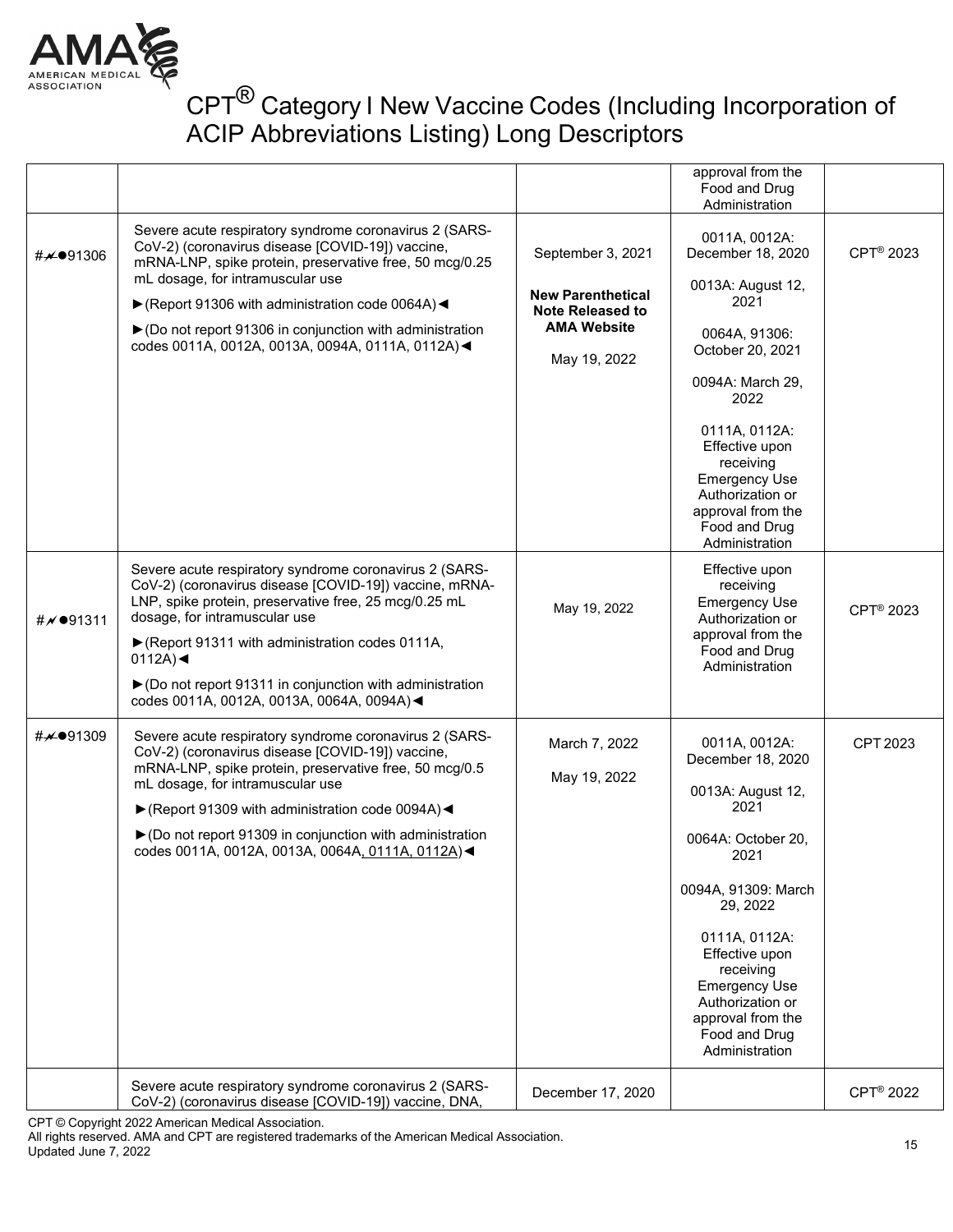

| # √ ● 91302              | spike protein, chimpanzee adenovirus Oxford 1 (ChAdOx1)<br>vector, preservative free, 5x10 <sup>10</sup> viral particles/0.5 mL<br>dosage, for intramuscular use<br>▶ (Report 91302 with administration codes 0021A, 0022A) <                                                                                                     |                                                                                  | Effective upon<br>receiving<br><b>Emergency Use</b><br>Authorization or<br>approval from the<br>Food and Drug<br>Administration |                                                                             |
|--------------------------|-----------------------------------------------------------------------------------------------------------------------------------------------------------------------------------------------------------------------------------------------------------------------------------------------------------------------------------|----------------------------------------------------------------------------------|---------------------------------------------------------------------------------------------------------------------------------|-----------------------------------------------------------------------------|
| #●91303                  | Severe acute respiratory syndrome coronavirus 2 (SARS-<br>CoV-2) (coronavirus disease [COVID-19]) vaccine, DNA,<br>spike protein, adenovirus type 26 (Ad26) vector,<br>preservative free, 5x10 <sup>10</sup> viral particles/0.5 mL dosage, for<br>intramuscular use<br>▶ (Report 91303 with administration codes 0031A, 0034A) < | January 19, 2021<br>October 27, 2021                                             | 0031A, 91303:<br>February 27, 2021<br>0034A: October 20,<br>2021                                                                | $CPT^{\circledR}$<br>2022/2023                                              |
| #∥●91304                 | Severe acute respiratory syndrome coronavirus 2 (SARS-<br>CoV-2) (coronavirus disease [COVID-19]) vaccine,<br>recombinant spike protein nanoparticle, saponin-based<br>adjuvant, preservative free, 5 mcg/0.5 mL dosage, for<br>intramuscular use<br>▶ (Report 91304 with administration codes 0041A, 0042A) <                    | May 4, 2021                                                                      | Effective upon<br>receiving<br><b>Emergency Use</b><br>Authorization or<br>approval from the<br>Food and Drug<br>Administration | CPT <sup>®</sup> 2022                                                       |
| # $\overline{M}$ ● 91310 | Severe acute respiratory syndrome coronavirus 2 (SARS-<br>CoV-2) (coronavirus disease [COVID-19]) vaccine,<br>monovalent, preservative free, 5 mcg/0.5 mL dosage,<br>adjuvant AS03 emulsion, for intramuscular use<br>▶ (Report 91310 with administration code 0104A) <                                                           | April 26, 2022                                                                   | Effective upon<br>receiving<br><b>Emergency Use</b><br>Authorization or<br>approval from the<br>Food and Drug<br>Administration | CPT <sup>®</sup> 2023                                                       |
| 90476                    | Adenovirus vaccine, type 4, live, for oral use                                                                                                                                                                                                                                                                                    |                                                                                  |                                                                                                                                 |                                                                             |
| 96372                    | Hydration, Therapeutic, Prophylactic, Diagnostic<br>Injections and Infusions, and Chemotherapy and Other<br>Highly Complex Drug or Highly Complex Biologic Agent<br>Administration<br>Therapeutic, Prophylactic, and Diagnostic Injections                                                                                        | <b>Revised</b><br><b>Parenthetical</b><br>Note Released to<br><b>AMA Website</b> | <b>Revised</b><br><b>Parenthetical</b><br><b>Note Effective</b><br>0001A, 0002A:                                                | <b>Revised</b><br><b>Parenthetical</b><br><b>Note</b><br><b>Publication</b> |
|                          | and Infusions (Excludes Chemotherapy and Other<br>Highly Complex Drug or Highly Complex Biologic Agent<br><b>Administration)</b>                                                                                                                                                                                                  | November 10, 2020<br>December 17, 2020                                           | December 11, 2020<br>0011A, 0012A:<br>December 18, 2020                                                                         | $CPT^{\circledR}$<br>2022/2023                                              |
|                          | Therapeutic, prophylactic, or diagnostic injection (specify<br>substance or drug); subcutaneous or intramuscular                                                                                                                                                                                                                  | January 19, 2021                                                                 | 0031A:                                                                                                                          |                                                                             |
|                          | ▶ (For administration of vaccines/toxoids, see 90460, 90461,<br>90471, 90472, 0001A, 0002A, 0003A, 0004A, 0011A,                                                                                                                                                                                                                  | May 4, 2021                                                                      | February27,<br>2021                                                                                                             |                                                                             |
|                          | 0012A, 0013A, 0021A, 0022A, 0031A, 0034A, 0041A,<br>0042A, 0051A, 0052A, 0053A, 0054A, 0064A, 0071A,<br>0072A, 0073A, 0074A, 0081A, 0082A, 0083A, 0094A,                                                                                                                                                                          | July 30, 2021<br>August 16, 2021                                                 | 0003A, 0013A:<br>August 12, 2021                                                                                                |                                                                             |
|                          | 0104A, 0111A, 0112A                                                                                                                                                                                                                                                                                                               | September 3, 2021                                                                | 0004A: September<br>22, 2021                                                                                                    |                                                                             |
|                          |                                                                                                                                                                                                                                                                                                                                   | October 6, 2021                                                                  | 0034A, 0064A:                                                                                                                   |                                                                             |

CPT © Copyright 2022 American Medical Association.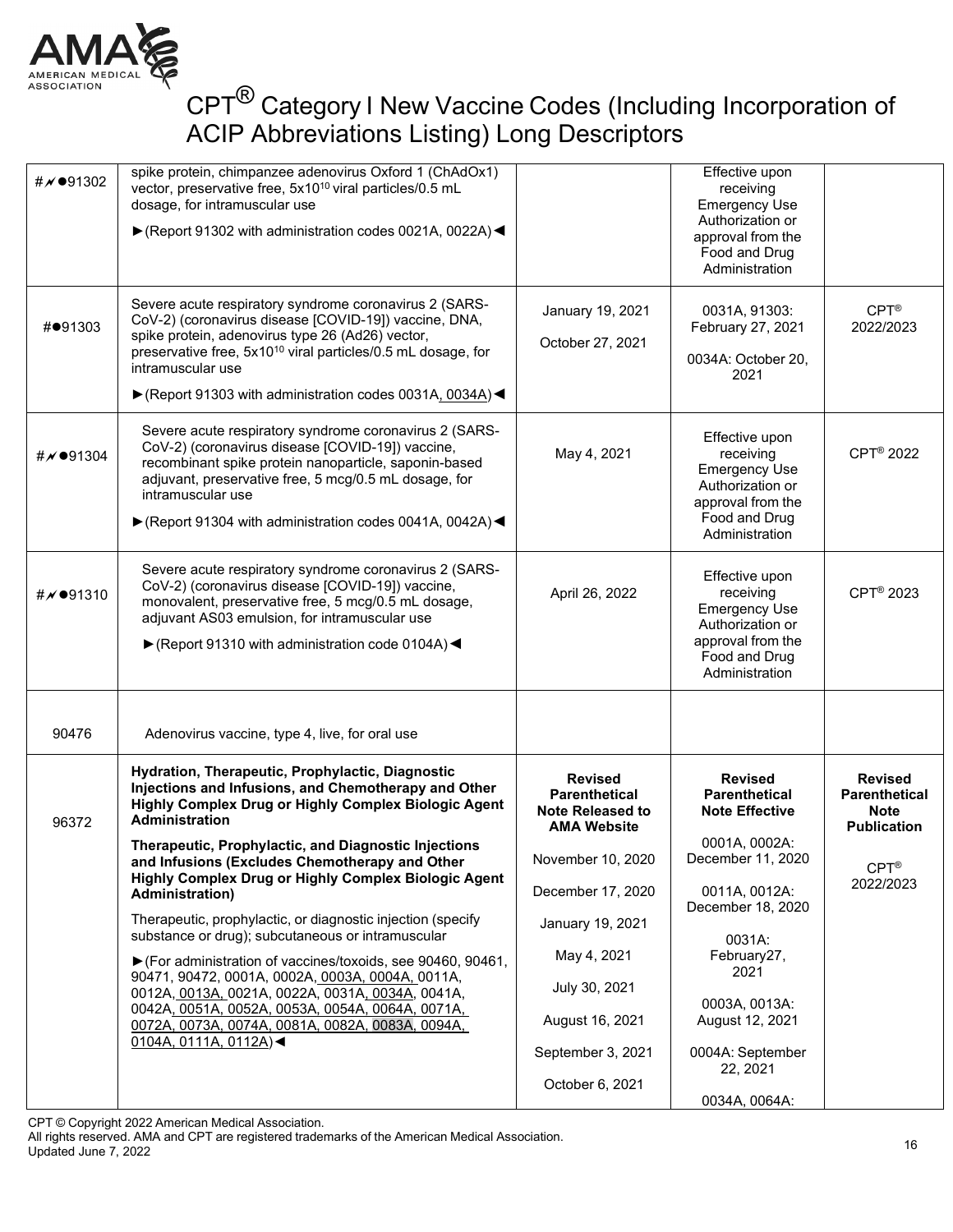

|                                                                                                      | October 27, 2021       | October 20, 2021                |                    |
|------------------------------------------------------------------------------------------------------|------------------------|---------------------------------|--------------------|
|                                                                                                      | January 12, 2022       | 0051A, 0052A,                   |                    |
|                                                                                                      |                        | 0053A, 0054A,                   |                    |
|                                                                                                      | February 1, 2022       |                                 |                    |
|                                                                                                      |                        | 0071A, 0072A:                   |                    |
|                                                                                                      | March 7, 2022          | October 29, 2021                |                    |
|                                                                                                      |                        | 0073A: January 3,               |                    |
|                                                                                                      | April 26, 2022         | 2022                            |                    |
|                                                                                                      |                        |                                 |                    |
|                                                                                                      | May 19, 2022           | 0094A: March 29,                |                    |
|                                                                                                      |                        | 2022                            |                    |
|                                                                                                      | June 7, 2022           |                                 |                    |
|                                                                                                      |                        | 0074A: May 17, 2022             |                    |
|                                                                                                      |                        |                                 |                    |
|                                                                                                      |                        | 0021A, 0022A,                   |                    |
|                                                                                                      |                        | 0041A, 0042A,                   |                    |
|                                                                                                      |                        | 0081A, 0082A,                   |                    |
|                                                                                                      |                        | 0083A, 0104A,                   |                    |
|                                                                                                      |                        | 0111A, 0112A:                   |                    |
|                                                                                                      |                        | Effective upon                  |                    |
|                                                                                                      |                        | receiving                       |                    |
|                                                                                                      |                        | <b>Emergency Use</b>            |                    |
|                                                                                                      |                        | Authorization or                |                    |
|                                                                                                      |                        |                                 |                    |
|                                                                                                      |                        | approval from the               |                    |
|                                                                                                      |                        | Food and Drug<br>Administration |                    |
|                                                                                                      |                        |                                 |                    |
|                                                                                                      |                        |                                 |                    |
| <b>Appendix Q</b>                                                                                    | <b>New Appendix Q</b>  | <b>Appendix Q</b>               | <b>Appendix Q</b>  |
|                                                                                                      |                        |                                 |                    |
|                                                                                                      | <b>Released to AMA</b> | <b>Effective</b>                | <b>Publication</b> |
| <b>Severe Acute Respiratory Syndrome Coronavirus 2</b>                                               | Website                |                                 |                    |
| (SARS-CoV-2) (coronavirus disease [COVID-19])                                                        |                        | 0001A, 0002A,                   |                    |
| <b>Vaccines</b>                                                                                      | November 10, 2020      | 91300: December                 | $CPT^{\circledR}$  |
|                                                                                                      |                        | 11, 2020                        | 2022/2023          |
| This table links the individual severe acute respiratory                                             | <b>Revised</b>         |                                 |                    |
| syndrome coronavirus 2 (SARS-CoV-2) (coronavirus disease                                             | <b>AppendixQ</b>       | 0011A, 0012A,                   |                    |
| [COVID-19]) vaccine product codes (91300-9131191310,                                                 | <b>Released to AMA</b> | 91301: December                 |                    |
| 91301, 91302, 91303, 91304, 91305, 91306, 91307, 91308,                                              | Website                | 18, 2020                        |                    |
| 91309) to their associated immunization administration codes                                         |                        |                                 |                    |
| (0001A, 0002A, 0003A, 0004A, 0011A, 0012A, 0013A,                                                    | December 17, 2020      | 0031A, 91303:                   |                    |
| 0021A, 0022A, 0031A, 0034A, 0041A, 0042A, 0051A,                                                     |                        | February 27, 2021               |                    |
| 0052A, 0053A, 0054A, 0064A, 0071A, 0072A, 0073A,<br>0074A, 0081A, 0082A, 0083A, 0094A, 0104A, 0111A, | January 19, 2021       |                                 |                    |
| 0112A), patient age, manufacturer name, vaccine name(s),                                             |                        | 0003A, 0013A:                   |                    |
|                                                                                                      | May 4, 2021            | August 12, 2021                 |                    |
| 10- and 11-digit National Drug Code (NDC) Labeler Product                                            |                        |                                 |                    |
| ID, and interval between doses. These codes are also                                                 | July 30, 2021          | 0004A: September                |                    |
| located in the Medicine section of the CPT code set.                                                 |                        | 22, 2021                        |                    |
|                                                                                                      | August 16, 2021        |                                 |                    |
| Additional introductory and instructional information for codes                                      |                        | 0034A, 0064A,                   |                    |
| 0001A, 0002A, 0003A, 0004A, 0011A, 0012A, 0013A,                                                     | September 3, 2021      | 91306: October 20,              |                    |
| 0021A, 0022A, 0031A, 0034A, 0041A, 0042A, 0051A,                                                     |                        | 2021                            |                    |
| 0052A, 0053A, 0054A, 0064A, 0071A, 0072A, 0073A,                                                     | October 6, 2021        |                                 |                    |
| 0074A, 0081A, 0082A, 0083A, 0094A, 0104A, 0111A, 0112A                                               |                        | 0051A, 0052A,                   |                    |
| and 91300-9131191310, 91301, 91302, 91303, 91304,                                                    | October 27, 2021       | 0053A, 0054A,                   |                    |
| 91305, 91306, 91307, 91308, 91309 can be found in the                                                |                        | 0071A, 0072A,                   |                    |
| Immunization Administration for Vaccines/Toxoids and                                                 | January 12, 2022       | 91305, 91307:                   |                    |
| Vaccines, Toxoids guidelines in the Medicine section of the<br>CPT code set.                         | February 1, 2022       | October 29, 2021                |                    |

CPT © Copyright 2022 American Medical Association.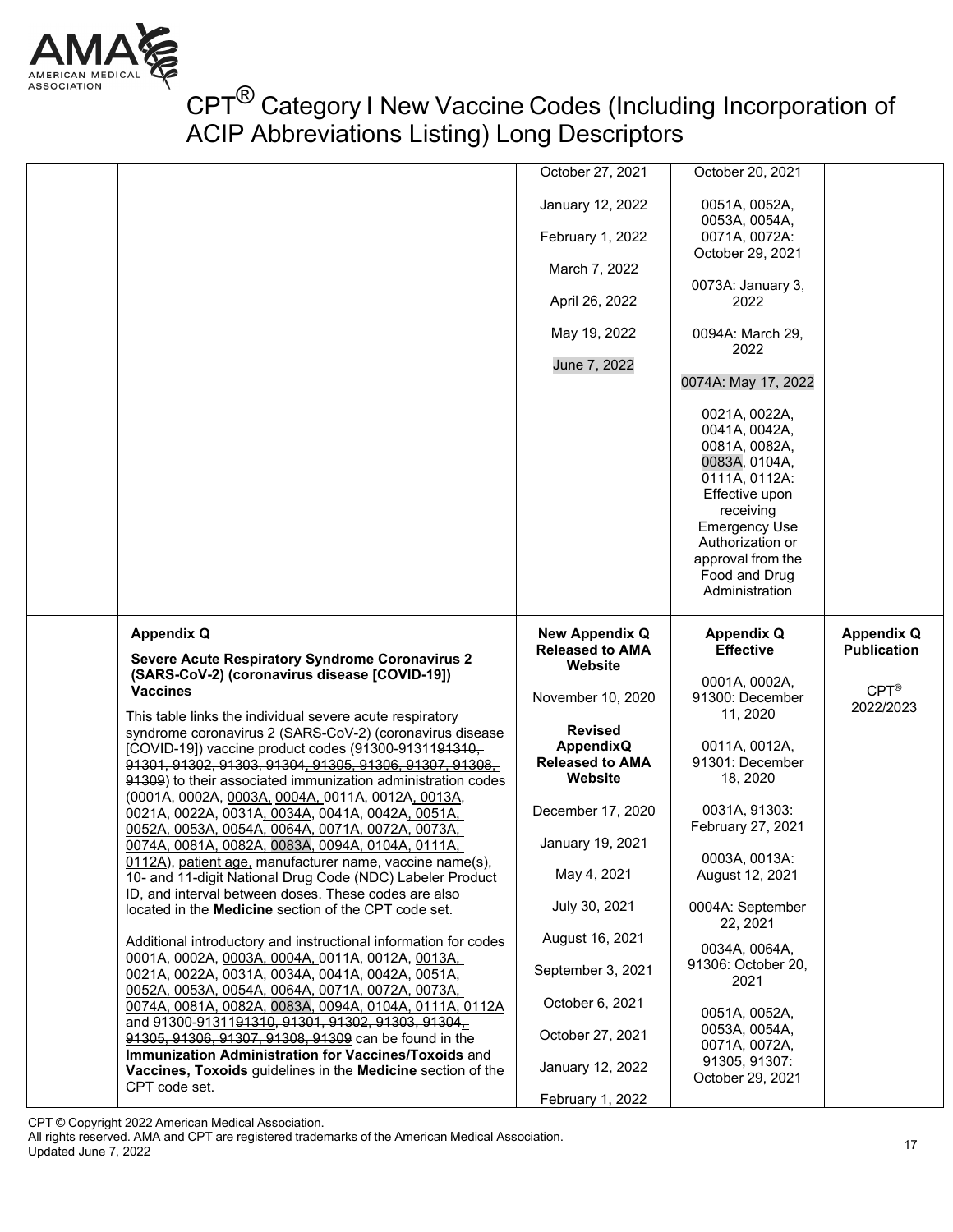

|  |                | 0073A: January 3,<br>2022          |  |
|--|----------------|------------------------------------|--|
|  | March 7, 2022  |                                    |  |
|  | April 26, 2022 | 0094A, 91309:                      |  |
|  |                | March 29, 2022                     |  |
|  | May 19, 2022   |                                    |  |
|  | June 7, 2022   | 0074A: May 17, 2022                |  |
|  |                | 0021A, 0022A,                      |  |
|  |                | 0041A, 0042A,                      |  |
|  |                | 0081A, 0082A,                      |  |
|  |                | 0083A, 0104A,                      |  |
|  |                | 0111A, 0112A,<br>91302, 91304,     |  |
|  |                | 91308, 91310,                      |  |
|  |                | 91311: Effective                   |  |
|  |                | upon receiving                     |  |
|  |                | <b>Emergency Use</b>               |  |
|  |                | Authorization or                   |  |
|  |                | approval from the<br>Food and Drug |  |
|  |                | Administration                     |  |
|  |                |                                    |  |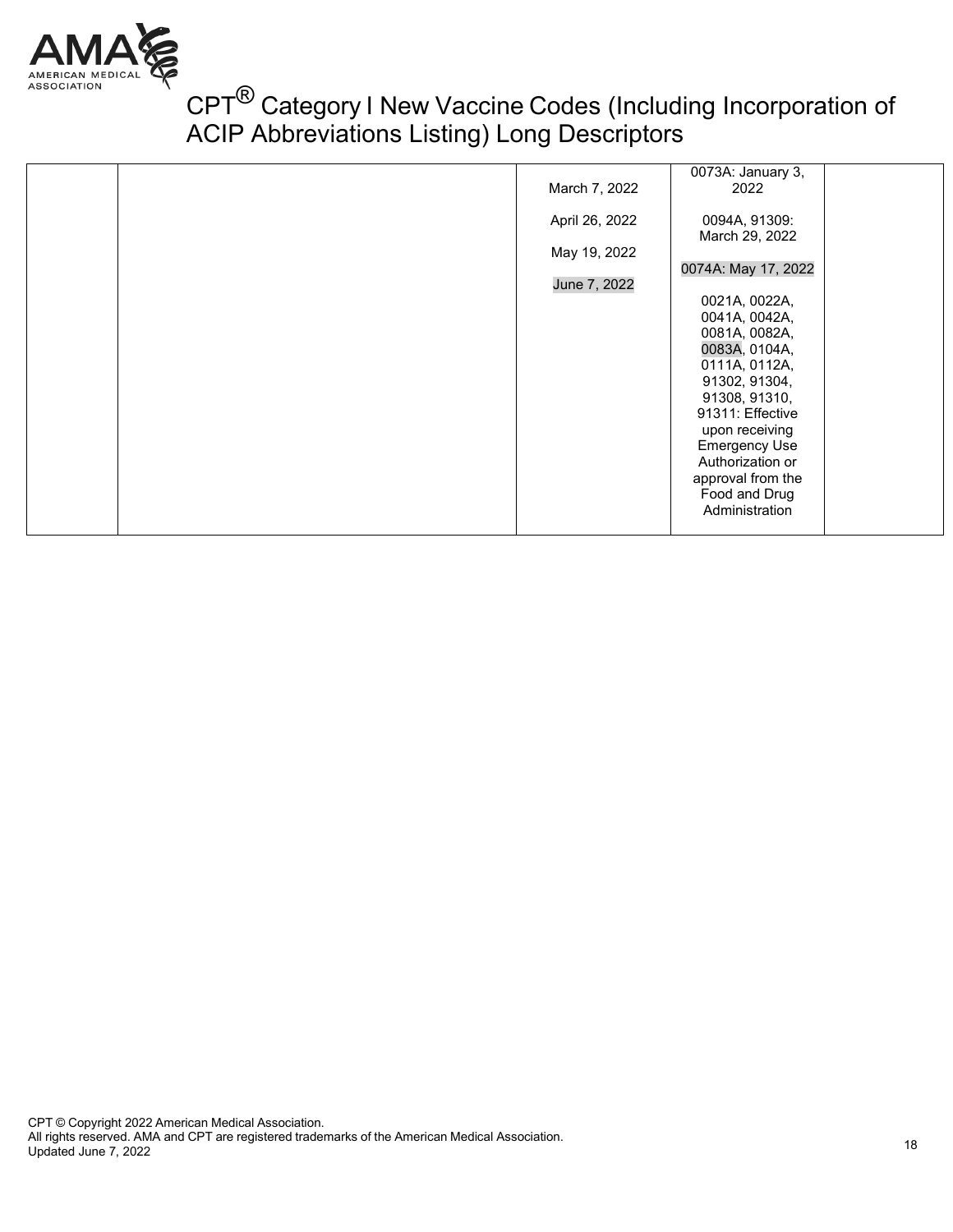

|                 | <b>Vaccine Code</b>                                                                                                                                                                                                                                                          | <b>Vaccine Administration</b><br>Code(s)                                                                   | <b>Patient Age</b>          | Vaccine<br><b>Manufacturer</b> | Vaccine Name(s)                                  | <b>NDC 10/NDC 11</b><br><b>Labeler Product ID</b><br>(Vial) | <b>Dosing Interval</b>                                                                                                                                                            |
|-----------------|------------------------------------------------------------------------------------------------------------------------------------------------------------------------------------------------------------------------------------------------------------------------------|------------------------------------------------------------------------------------------------------------|-----------------------------|--------------------------------|--------------------------------------------------|-------------------------------------------------------------|-----------------------------------------------------------------------------------------------------------------------------------------------------------------------------------|
| #●91300<br>use  | Severe acute respiratory<br>syndrome coronavirus 2<br>(SARS-CoV-2) (coronavirus<br>disease [COVID-19]) vaccine,<br>mRNA-LNP, spike protein,<br>preservative free, 30 mcg/0.3<br>mL dosage, diluent<br>reconstituted, for intramuscular                                       | $\bullet$ 0001A (1st Dose)<br>$\bullet$ 0002A (2nd Dose)<br>$\bullet$ 0003A (3rd Dose)<br>·0004A (Booster) | 12 years and<br>older       | Pfizer, Inc.                   | Pfizer-BioNTech<br>COVID-19<br>Vaccine/Comirnaty | 59267-1000-1<br>59267-1000-01                               | 1st Dose to 2nd Dose: 21 Days<br>2nd Dose to 3rd Dose (CDC)<br>recommended population[s] [eg.<br>immunocompromised]):<br>28 or More Days<br>Booster: Refer to FDA/CDC<br>Guidance |
| #⊮●91305<br>use | Severe acute respiratory<br>syndrome coronavirus 2<br>(SARS-CoV-2) (coronavirus<br>disease [COVID-19]) vaccine,<br>mRNA-LNP, spike protein,<br>preservative free, 30 mcg/0.3<br>mL dosage, tris-sucrose<br>formulation, for intramuscular                                    | $\#$ 0051A (1st Dose)<br>#●0052A (2nd Dose)<br>#●0053A (3rd Dose)<br>#●0054A (Booster)                     | 12 years and<br>older       | Pfizer, Inc.                   | Pfizer-BioNTech<br>COVID-19 Vaccine              | 59267-1025-1<br>59267-1025-01                               | 1st Dose to 2nd Dose: 21 Days<br>2nd Dose to 3rd Dose (CDC<br>recommended population[s] [eg,<br>immunocompromised]):<br>28 or More Days<br>Booster: Refer to FDA/CDC<br>Guidance  |
| $use$           | #/091307 Severe acute respiratory<br>syndrome coronavirus 2<br>(SARS-CoV-2) (coronavirus<br>disease [COVID-19]) vaccine.<br>mRNA-LNP, spike protein,<br>preservative free, 10 mcg/0.2<br>mL dosage, diluent<br>reconstituted, tris-sucrose<br>formulation, for intramuscular | #●0071A (1st Dose)<br>#●0072A (2nd Dose)<br>#●0073A (3rd Dose)<br>#●0074A (Booster)                        | 5 years through<br>11 years | Pfizer, Inc                    | Pfizer-BioNTech<br>COVID-19 Vaccine              | 59267-1055-1<br>59267-1055-01                               | 1st Dose to 2nd Dose: 21 Days<br>2nd Dose to 3rd Dose (CDC<br>recommended population[s] [eq.<br>immunocompromised]) 28 or<br>More Days<br>Booster: Refer to FDA/CDC<br>Guidance   |

CPT © Copyright 2022 American Medical Association.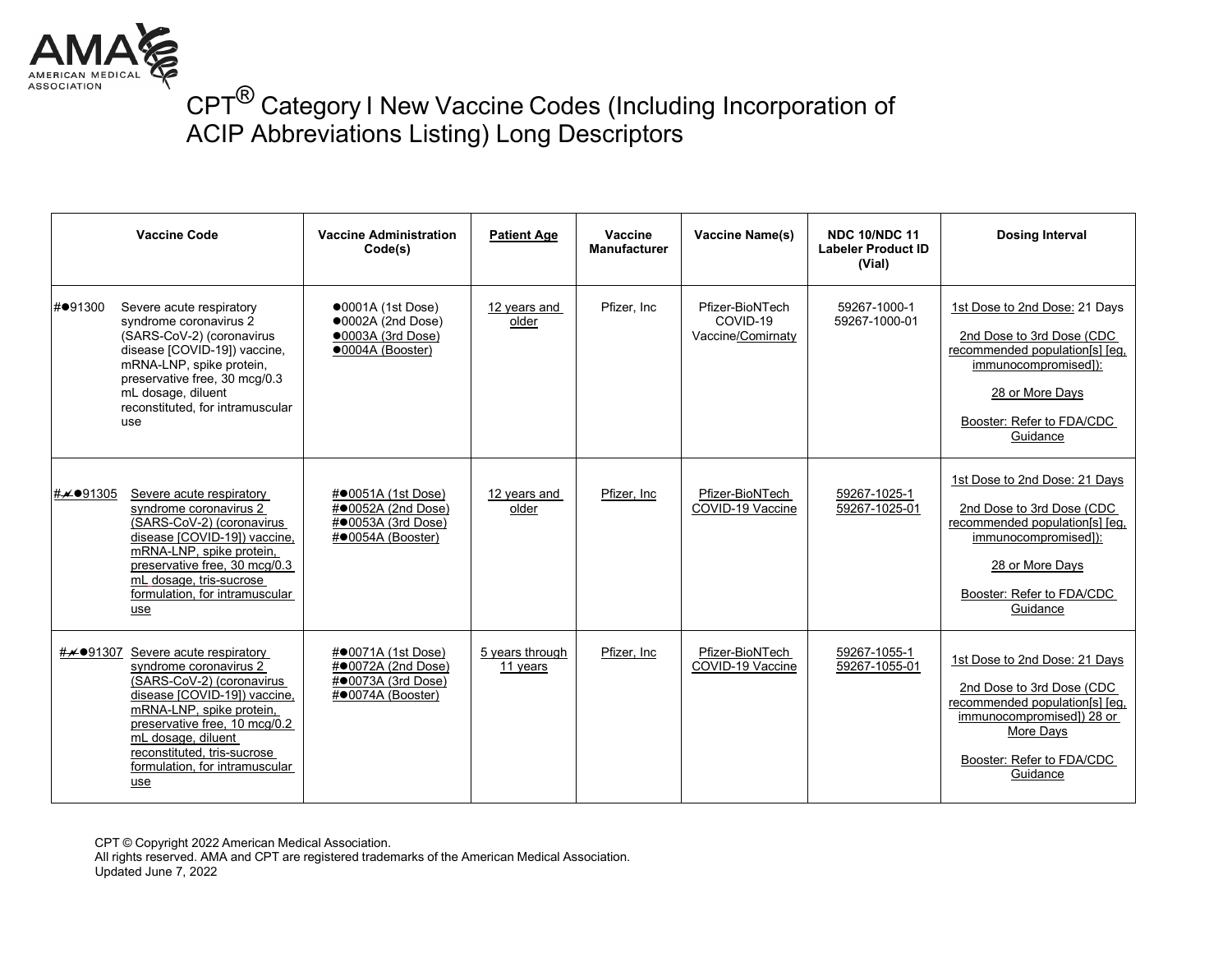

|          | <b>Vaccine Code</b>                                                                                                                                                                                                                                                       | <b>Vaccine Administration</b><br>Code(s)                                        | <b>Patient Age</b>          | Vaccine<br><b>Manufacturer</b> | Vaccine Name(s)                     | <b>NDC 10/NDC 11</b><br><b>Labeler Product ID</b><br>(Vial)    | <b>Dosing Interval</b>                                                                                                                   |
|----------|---------------------------------------------------------------------------------------------------------------------------------------------------------------------------------------------------------------------------------------------------------------------------|---------------------------------------------------------------------------------|-----------------------------|--------------------------------|-------------------------------------|----------------------------------------------------------------|------------------------------------------------------------------------------------------------------------------------------------------|
| #∥●91308 | Severe acute respiratory<br>syndrome coronavirus 2<br>(SARS-CoV-2) (coronavirus<br>disease [COVID-19]) vaccine.<br>mRNA-LNP, spike protein,<br>preservative free, 3 mcg/0.2<br>mL dosage, diluent<br>reconstituted, tris-sucrose<br>formulation, for intramuscular<br>use | #●0081A (1st Dose)<br>#●0082A (2nd Dose)<br>#●0083A (3rd Dose)                  | 6 months<br>through 4 years | Pfizer, Inc.                   | Pfizer-BioNTech<br>COVID-19 Vaccine | 59267-0078-1<br>59267-0078-01<br>59267-0078-4<br>59267-0078-04 | 1st Dose to 2nd Dose: 21 Days<br>3rd Dose: Refer to FDA/CDC<br>Guidance                                                                  |
| #●91301  | Severe acute respiratory<br>syndrome coronavirus 2<br>(SARS-CoV-2) (coronavirus<br>disease [COVID-19]) vaccine,<br>mRNA-LNP, spike protein,<br>preservative free, 100<br>mcg/0.5 mL dosage, for<br>intramuscular use                                                      | $\bullet$ 0011A (1st Dose)<br>$\bullet$ 0012A (2nd Dose)<br>$•0013A$ (3rd Dose) | 18 years and<br>older       | Moderna, Inc                   | Moderna<br>COVID-19 Vaccine         | 80777-273-10<br>80777-0273-10                                  | 1st Dose to 2nd Dose: 28 Days<br>2nd Dose to 3rd Dose (CDC)<br>recommended population[s] [eq.<br>immunocompromised]): 28 or<br>More Days |
|          | # $\neq$ ●91306 Severe acute respiratory<br>syndrome coronavirus 2<br>(SARS-CoV-2) (coronavirus<br>disease [COVID-19]) vaccine.<br>mRNA-LNP, spike protein,<br>preservative free, 50<br>mcg/0.25 mL dosage, for<br>intramuscular use                                      | #●0064A (Booster)                                                               | 18 years and<br>older       | Moderna, Inc                   | Moderna<br>COVID-19 Vaccine         | 80777-273-10<br>80777-0273-10                                  | Refer to FDA/CDC Guidance                                                                                                                |
| #∥●91311 | Severe acute respiratory<br>syndrome coronavirus 2<br>(SARS-CoV-2) (coronavirus<br>disease [COVID-19]) vaccine,<br>mRNA-LNP, spike protein,<br>preservative free, 25<br>mcg/0.25 mL dosage, for<br>intramuscular use                                                      | $\bullet$ 0111A (1st Dose)<br>$\bullet$ 0112A (2nd Dose)                        | 6 months<br>through 5 years | Moderna, Inc                   | Moderna<br>COVID-19 Vaccine         | 80777-279-05<br>80777-0279-05                                  | 1st Dose to 2nd Dose: 1 Month                                                                                                            |

CPT © Copyright 2022 American Medical Association.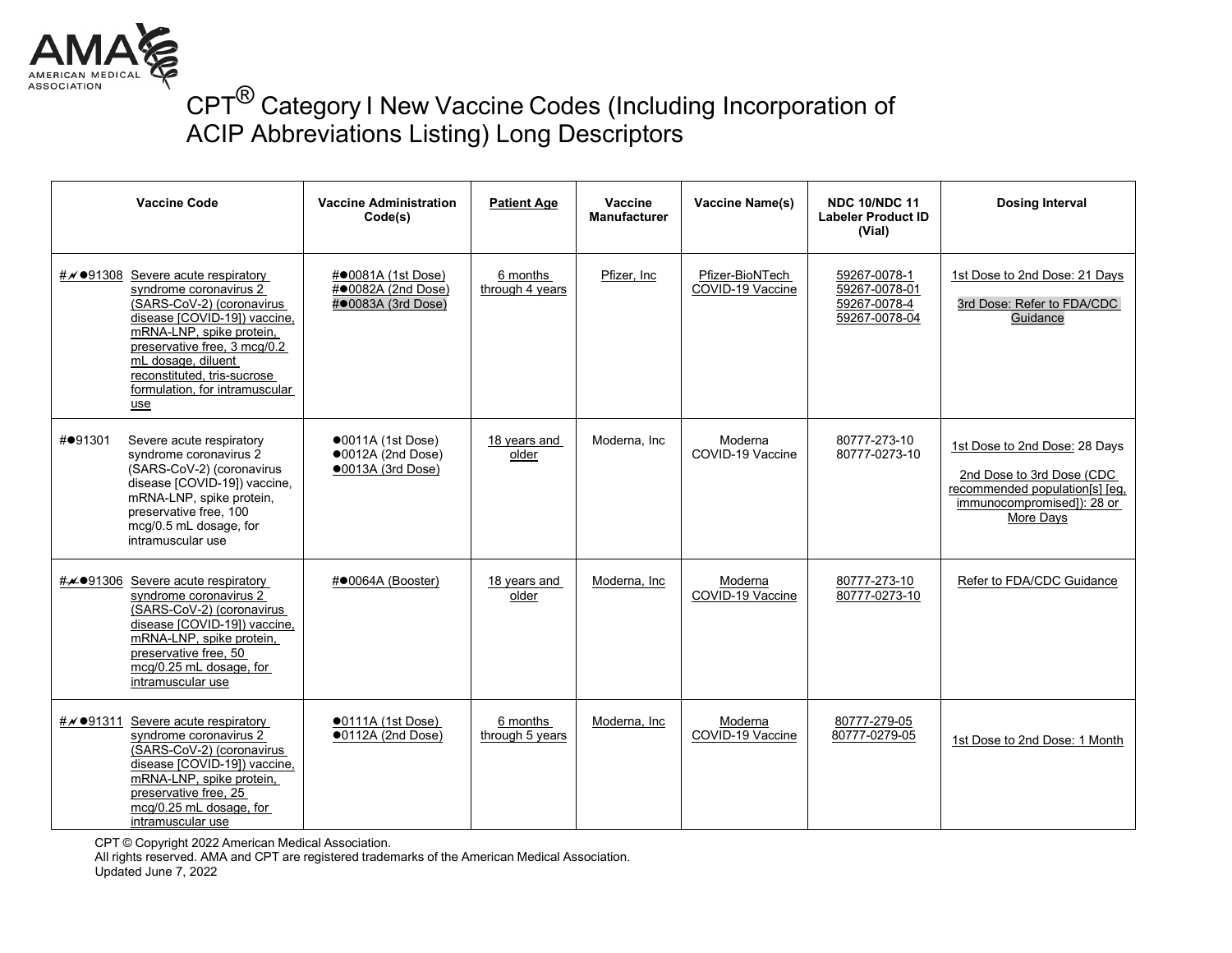

| <b>Vaccine Code</b>                                                                                                                                                                                                                                                                                                                 | <b>Vaccine Administration</b><br>Code(s)        | <b>Patient Age</b>    | Vaccine<br><b>Manufacturer</b> | Vaccine Name(s)                 | <b>NDC 10/NDC 11</b><br><b>Labeler Product ID</b><br>(Vial) | <b>Dosing Interval</b>                                  |
|-------------------------------------------------------------------------------------------------------------------------------------------------------------------------------------------------------------------------------------------------------------------------------------------------------------------------------------|-------------------------------------------------|-----------------------|--------------------------------|---------------------------------|-------------------------------------------------------------|---------------------------------------------------------|
| #⊬●91309 Severe acute respiratory<br>syndrome coronavirus 2<br>(SARS-CoV-2) (coronavirus<br>disease [COVID-19]) vaccine,<br>mRNA-LNP, spike protein,<br>preservative free, 50 mcq/0.5<br>mL dosage, for intramuscular<br>use                                                                                                        | #●0094A (Booster)                               | 18 years and<br>older | Moderna, Inc                   | Moderna<br>COVID-19 Vaccine     | 80777-275-05<br>80777-0275-05                               | Booster: Refer to FDA/CDC<br>Guidance                   |
| $\#\cancel{\sim}$ $\bullet$ 91302 Severe acute respiratory<br>syndrome coronavirus 2<br>(SARS-CoV-2) (coronavirus<br>disease [COVID-19]) vaccine,<br>DNA, spike protein,<br>chimpanzee adenovirus<br>Oxford 1 (ChAdOx1) vector,<br>preservative free, 5x10 <sup>10</sup> viral<br>particles/0.5 mL dosage, for<br>intramuscular use | $\bullet$ 0021A (1st Dose)<br>●0022A (2nd Dose) | 18 years and<br>older | AstraZeneca.<br>Plc            | AstraZeneca<br>COVID-19 Vaccine | 0310-1222-10<br>00310-1222-10                               | 28 Days                                                 |
| #●91303<br>Severe acute respiratory<br>syndrome coronavirus 2<br>(SARS-CoV-2) (coronavirus<br>disease [COVID-19]) vaccine,<br>DNA, spike protein,<br>adenovirus type 26 (Ad26)<br>vector, preservative free,<br>5x10 <sup>10</sup> viral particles/0.5 mL<br>dosage, for intramuscular use                                          | ▲●0031A (Single Dose)<br>●0034A (Booster)       | 18 years and<br>older | Janssen                        | Janssen<br>COVID-19 Vaccine     | 59676-580-05<br>59676-0580-05                               | Not Applicable<br>Booster: Refer to FDA/CDC<br>Guidance |

CPT © Copyright 2022 American Medical Association.